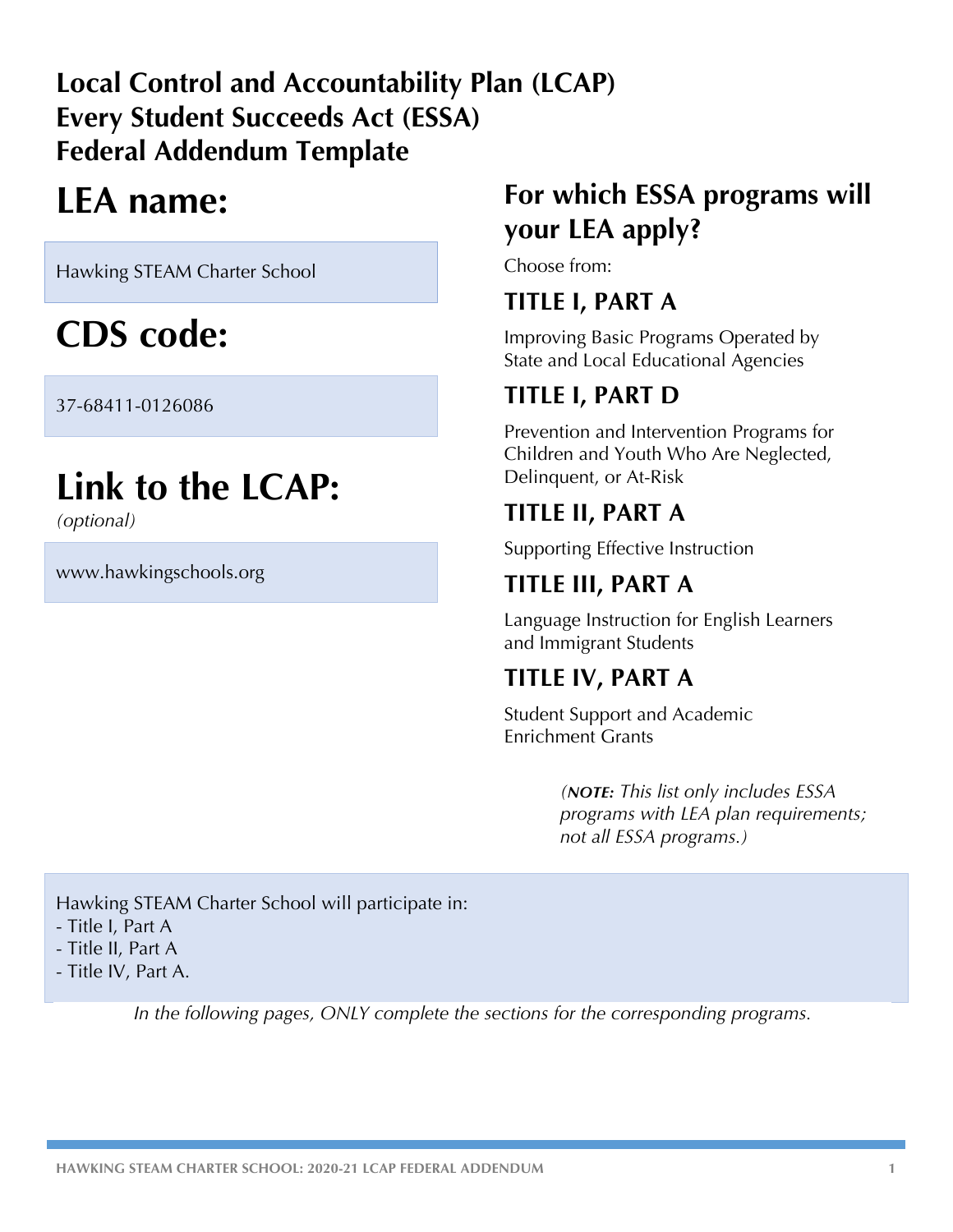# **Instructions**

The LCAP Federal Addendum is meant to supplement the LCAP to ensure that eligible LEAs have the opportunity to meet the Local Educational Agency (LEA) Plan provisions of the ESSA.

**The LCAP Federal Addendum Template must be completed and submitted to the California Department of Education (CDE) to apply for ESSA funding.** LEAs are encouraged to review the LCAP Federal Addendum annually with their LCAP, as ESSA funding should be considered in yearly strategic planning.

**The LEA must address the Strategy and Alignment prompts provided on the following page.** 

**Each provision for each program must be addressed,** unless the provision is not applicable to the LEA.

In addressing these provisions, LEAs must provide a narrative that addresses the provision **within the LCAP Federal Addendum Template.**

Under State Priority Alignment, state priority numbers are provided to demonstrate where an ESSA provision aligns with state priorities. This is meant to assist LEAs in determining where ESSA provisions may already be addressed in the LEA's LCAP, as it demonstrates the LEA's efforts to support the state priorities.

## The CDE emphasizes that **the LCAP Federal Addendum should not drive LCAP**

**development.** ESSA funds are supplemental to state funds, just as the LCAP Federal Addendum supplements your LCAP. LEAs are encouraged to integrate their ESSA funds into

their LCAP development as much as possible to promote strategic planning of all resources; however, this is not a requirement. In reviewing the LCAP Federal Addendum, staff will evaluate the LEA's responses to the ESSA plan provisions. There is no standard length for the responses. LEAs will be asked to clarify insufficient responses during the review process.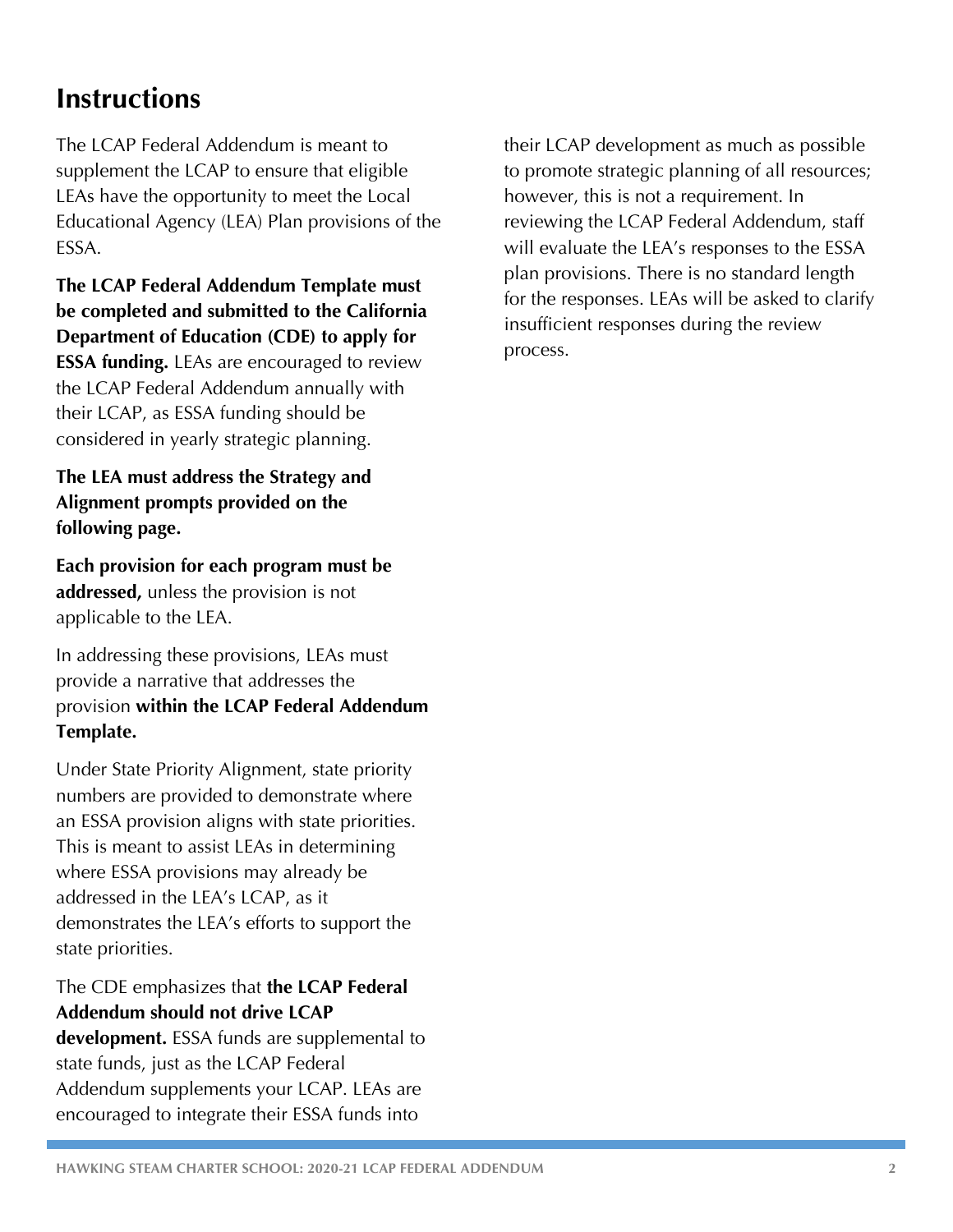California's ESSA State Plan significantly shifts the state's approach to the utilization of federal resources in support of underserved student groups. This LCAP Federal Addendum provides LEAs with the opportunity to document their approach to maximizing the impact of federal investments in support of underserved students.

The implementation of ESSA in California presents an opportunity for LEAs to innovate with their federally funded programs and align them with the priority goals they are realizing under the state's Local Control Funding Formula (LCFF).

LCFF provides LEAs flexibility to design programs and provide services that meet the needs of students in order to achieve readiness for college, career, and lifelong learning. The LCAP planning process supports continuous cycles of action, reflection, and improvement.

Please respond to the prompts below, and in the pages that follow, to describe the LEA's plan for making the best use of federal ESEA resources in alignment with other federal, state, and local programs as described in the LEA's LCAP.

# **Strategy**

Explain the LEA's strategy for using federal funds to supplement and enhance local priorities or initiatives funded with state funds, as reflected in the LEA's LCAP. This shall include describing the rationale/evidence for the selected use(s) of federal funds within the context of the LEA's broader strategy reflected in the LCAP.

Hawking STEAM Charter School is a direct-funded charter school. In April 2017, it received approval from SUHSD for 5-year charter renewal. In the 2018-19 school year, the two charter schools merged as one (formerly Hawking 1 and Hawking 2) charter school across two school sites (referred in this LCAP as site #1, and site #2).

Hawking STEAM Charter School currently serves 1,293 students in grades TK-8. Our student demographics include: 93.5% Hispanic, 2.9% White, 1.6% African American, 0.8 % 2+ Races, and 0.7% Filipino including 9.9% Students with Disabilities, 35% English Learners, 0.5% Homeless youth, 64.4% who qualify for free/reduced lunch and 65.9% Socioeconomically Disadvantaged.

### **MISSION**

Hawking STEAM Charter School prepares students for college- and career- readiness through an integrated STEAM curriculum (science, technology, engineering, the arts, and math), project-based learning, and social-emotional awareness.

### **VISION**

Hawking STEAM Charter School's vision is to ensure that TK-12 grade students are engaged in discovery, exploration, and problem-solving through rigorous Project Based Learning activities driven by the Common Core State Standards to gain knowledge in the STEAM subjects of science, technology, engineering, the arts, and math. We strive to develop our students' academic, social, and emotional knowledge so they may engage in public discussions, presentations and pursue STEAM-focused careers.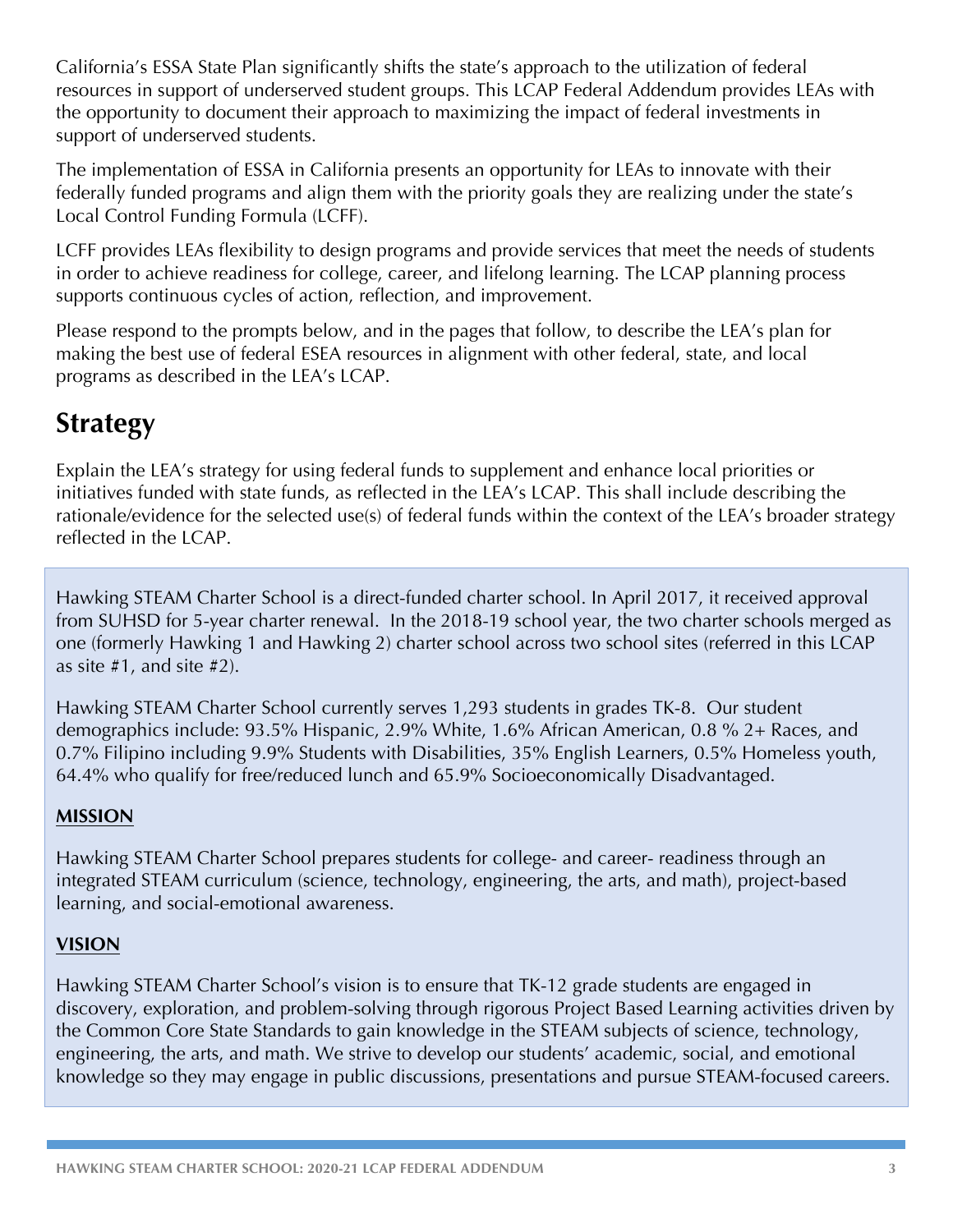As a recent recipient of the SUMS Grant, Hawking STEAM Charter School MTSS Leadership Team has received professional learning/development from the San Diego County Office of Education (SDCOE) this academic school year on the Multi-tiered System of Support (MTSS). MTSS provides a basis for the understanding of how educators can work together to ensure equitable access and opportunity for all students to achieve the Common Core State Standards (CCSS). MTSS is an integrated, comprehensive framework that focuses on CCSS, core instruction, differentiated learning, student-centered learning, individualized student needs and the alignment of systems necessary for all students' academic, behavioral, and social success. MTSS offers the potential to create needed systematic change through intentional design and redesign of services and supports that quickly identify and match the needs of all students.

The 2020-21 school year is the school's  $2<sup>nd</sup>$  year of MTSS implementation. The following are the school's LCAP Goals are, as follows:

- Goal #1: Provide a rigorous standards-aligned STEAM integrated, and project-based instructional program to ensure all students are College and Career Ready (CCR).

- Goal #2: Implement a schoolwide Multi-tiered System of Supports (MTSS) utilizing multiple forms of data to identify the academic, social-emotional and/or behavioral needs of our students; inform instructional decisions and improve academic outcomes for all students (schoolwide & student groups). Continue to use data to support professional learning for all teachers, staff and leadership team.

- Goal #3: Engage parents, families, and members of the community as partners through education to support student academic achievement and provide a safe, supportive, welcoming, inclusive, and positive learning environment.

The school's leadership team participated in MTSS yearlong training. MTSS is a systemic, continuousimprovement framework in which data-based problem solving and decision-making is practiced across all levels of the school's system for supporting students. This comprehensive framework focuses on the Common Core Sate Standards, core instruction, differentiated learning, student-centered learning, individualized student needs, and the alignment of systems necessary for all students' academic, behavioral and social success.

The intentional design and redesign of integrated and aligned services and supports is a key component of MTSS. That alignment supports the efficient alignment of state and federal resources to support those services.

In addition to Dashboard and CAASPP data, Hawking STEAM Charter School uses surveys, school climate data, and interim assessments to complete the annual needs assessment, monitor student progress and modify instruction and intervention, if needed. Hawking STEAM Charter School will administer a systematic cycle of assessments that include diagnostic, formative, summative and internal/local assessments.

- NWEA MAP ELA & Math Assessments: 3 times/year Gr K-8
- Achieve 3000 Level Sets: 3 times/year Gr K-8
- ESGI TK/K focused on grade level standards
- Daily formative assessments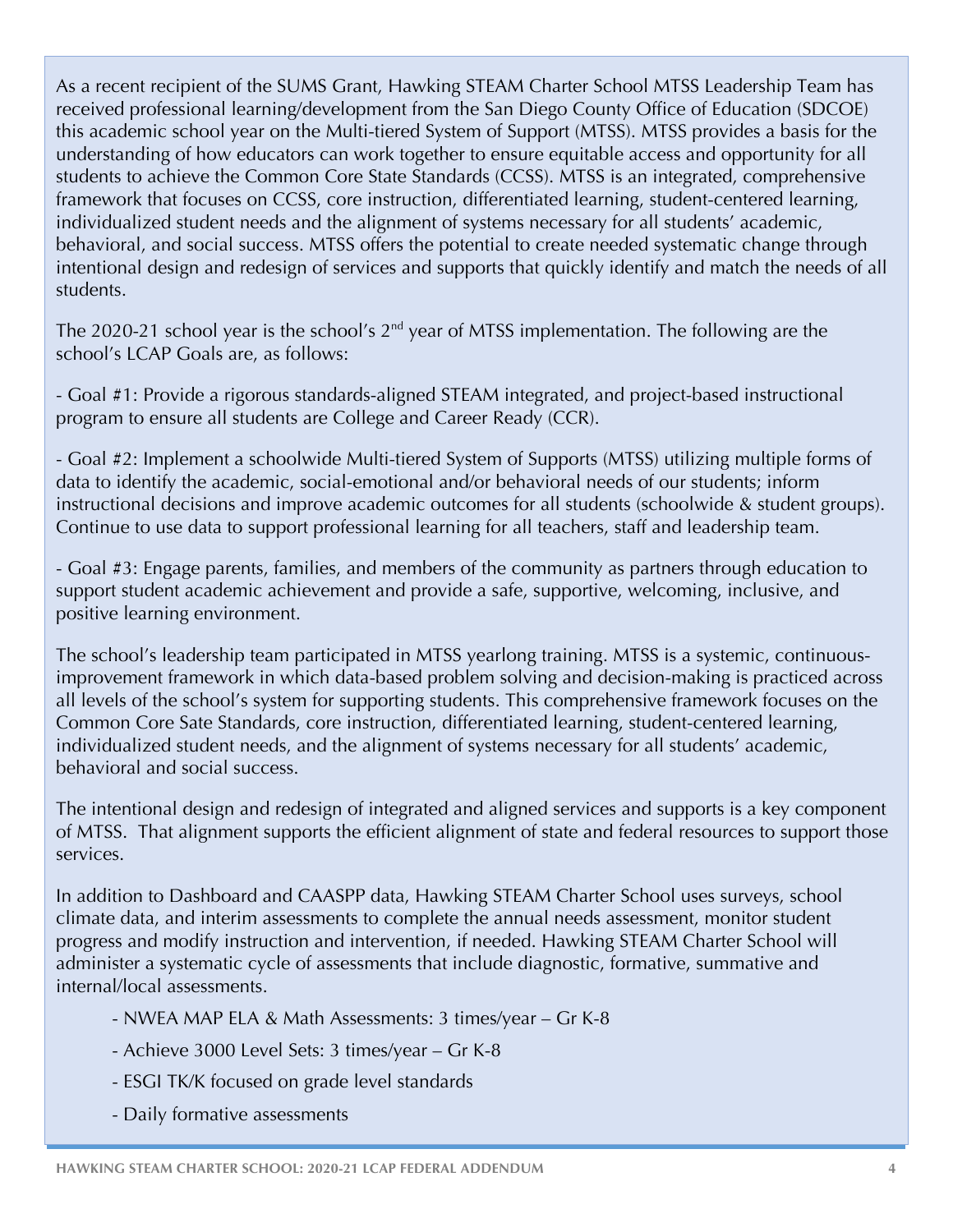#### - Summative Assessments

Findings from initial diagnostic assessments in ELA, Math and ELD are used to identify and provide additional academic supports, to mitigate learning loss and accelerate student learning. English learner research-based intervention, that incorporates innovation, ELD strategies and access to instructional technology, will be provided by teachers during the instructional day via small group ELA and Mathematics instruction with integrated English language development, for English learners in grades TK-8.

This data is shared through ELAC, board meetings and staff meetings to give all stakeholders information into the effectiveness of state and federal funded programs in addressing areas of need.

The data on the Fall 2019 California School Dashboard revealed that the school received an "orange" Performance Category for Suspension Rate and ELA.

| <b>Student Group</b>                |        |        |      |      | Chronic Absenteeism Suspension Rate Graduation Rate College/Career English Language Arts Mathematics |        |
|-------------------------------------|--------|--------|------|------|------------------------------------------------------------------------------------------------------|--------|
| <b>All Students</b>                 | Yellow | Orange | None | None | Orange                                                                                               | Yellow |
| <b>English Learners</b>             | Orange | Orange | None | None | Orange                                                                                               | Orange |
| <b>Foster Youth</b>                 | None   | None   | None | None | None                                                                                                 | None   |
| <b>Homeless</b>                     | None   | None   | None | None | None                                                                                                 | None   |
| Socioeconomically Disadvantaged     | Yellow | Orange | None | None | Orange                                                                                               | Orange |
| <b>Students with Disabilities</b>   | Orange | Orange | None | None | None                                                                                                 | None   |
| African American                    | None   | None   | None | None | None                                                                                                 | None   |
| American Indian or Alaska Native    | None   | None   | None | None | None                                                                                                 | None   |
| Asian                               | None   | None   | None | None | None                                                                                                 | None   |
| Filipino                            | None   | None   | None | None | None                                                                                                 | None   |
| Hispanic                            | Yellow | Orange | None | None | Orange                                                                                               | Orange |
| Native Hawaiian or Pacific Islander | None   | None   | None | None | None                                                                                                 | None   |
| White                               | None   | None   | None | None | None                                                                                                 | None   |
| Two or More Races                   | None   | None   | None | None | None                                                                                                 | None   |

During the school year, the ELAC, Leadership team, and stakeholders provide input/feedback on the LCAP Actions/services and monitor annual measurable outcomes. This is an opportunity for parents and community members to provide input on student programs and the allocation of Title Funds.

#### **CHRONIC ABSENTEEISM**

Hawking STEAM Charter School received a yellow performance level on the Fall 2019 CA Schools Dashboard for Chronic absenteeism (all students). The English Learner and Students with Disabilities (SWD) student groups received Orange and the Socioeconomically Disadvantaged and Hispanic student groups received a yellow performance level.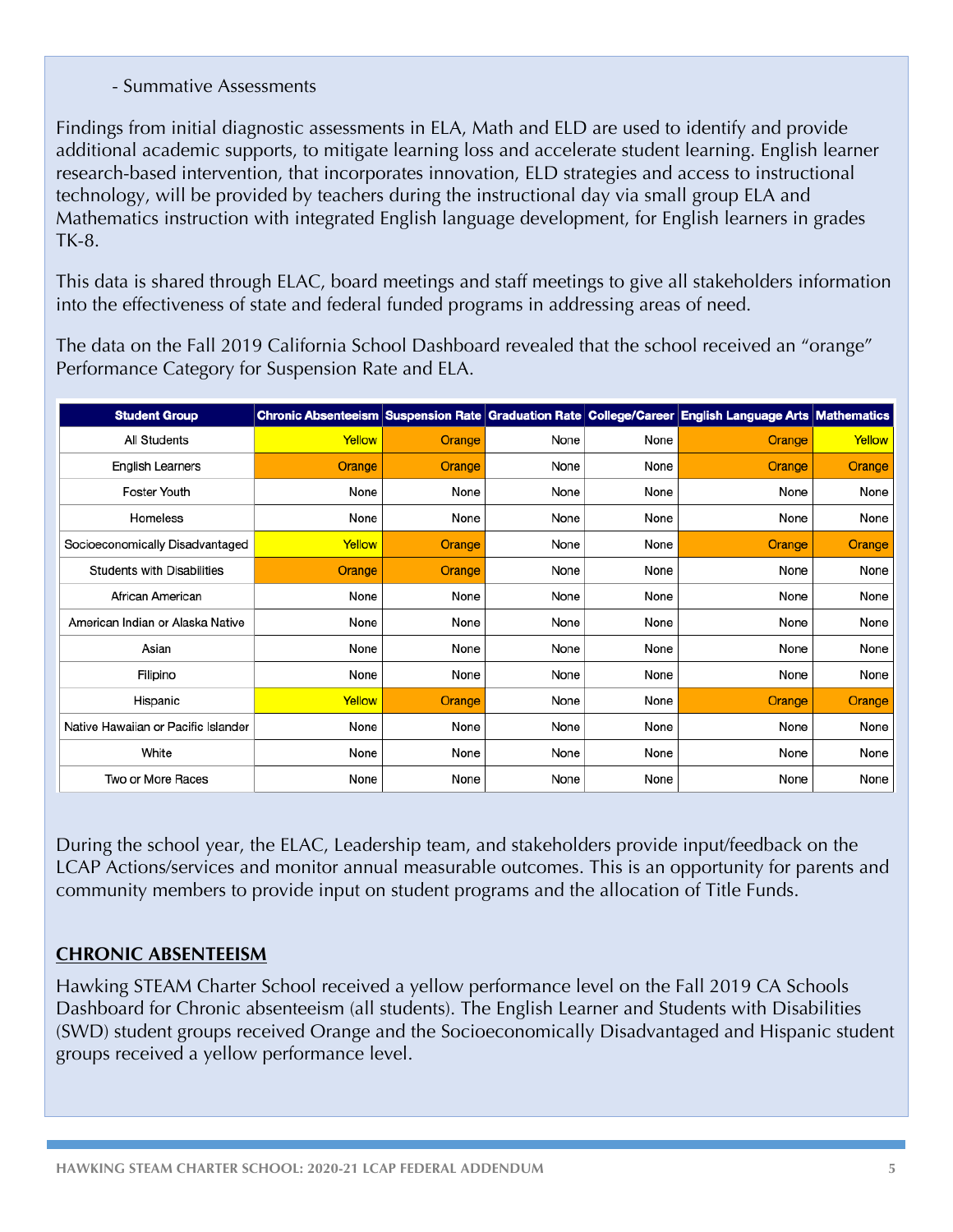The following charts provide the total number of eligible students per student group, total count and chronic absenteeism rate calculated for the 2017-18 and 2018-19 school years which make up the Fall 2019 Dashboard. The 2018-19 chart reflects the merger of former Hawking and Hawking 2 STEAM Charter Schools into one charter school/LEA.

| <b>HAWKING STEAM CHARTER SCHOOL</b> |                    |              |                                         |                          |                    |              |             |
|-------------------------------------|--------------------|--------------|-----------------------------------------|--------------------------|--------------------|--------------|-------------|
| 2017-18 CHRONIC ABSENTEEISM RATE    |                    |              | <b>2018-19 CHRONIC ABSENTEEISM RATE</b> |                          |                    |              |             |
|                                     | <b>ELIG ENROLL</b> | <b>COUNT</b> | <b>RATE</b>                             |                          | <b>ELIG ENROLL</b> | <b>COUNT</b> | <b>RATE</b> |
| <b>ISCHOOLWIDE</b>                  | 471                | 18           | $3.9\%$                                 | <b>SCHOOLWIDE</b>        | 1009               | 44           | $4.4\%$     |
| <b>HISPANIC</b>                     | 418                | 16           | $3.8\%$                                 | <b>FILIPINO</b>          | 12                 | $\bf{0}$     | $0.0\%$     |
| <b>WHITE</b>                        | 21                 |              | $5.3\%$                                 | <b>HISPANIC</b>          | 936                | 41           | $4.4\%$     |
| 2+ RACES                            | 15                 |              | $6.7\%$                                 | <b>WHITE</b>             | 31                 |              | $3.2\%$     |
| <b>ENGLISH LEARNERS</b>             | 194                |              | $3.6\%$                                 | $2 + RACES$              | 20                 |              | $5.0\%$     |
| <b>SOC. ECON DISADV.</b>            | 345                | 13           | $3.8\%$                                 | <b>IENGLISH LEARNERS</b> | 518                | 29           | $5.6\%$     |
| <b>SWD</b>                          | 30                 | $\mathbf 2$  | $6.7\%$                                 | <b>SOC. ECON DISADV.</b> | 685                | 34           | $5.0\%$     |
|                                     |                    |              |                                         | <b>SWD</b>               | 94                 |              | $7.4\%$     |
|                                     |                    |              |                                         |                          |                    |              |             |

Note: per the CDE, in order to receive a performance level (color) there must be at least 30 students in the student group, in both academic years.

In order to improve student attendance and participation, Hawking STEAM Charter School has developed and implemented strategies to support this in alignment with SB98 daily student attendance, and participation; and designed student and parent expectations for distance learning.

Our entire teaching staff scheduled Virtual Home Visits the week before school started to engage with families and welcome them to the new school year. This was also an opportunity to determine the specific needs of families and provide individualized tutorials on topics such as virtual classroom access and navigation. The purpose of this meeting was to ensure that all students and parents would know and fully understand the expectations with distance learning including the student's daily instructional schedule and how to access the learning platforms and instructional applications. Translator services were provided for families whose primary language was not English.

Hawking teachers and staff communicate with families on a regular basis using multiple methods including email, ClassDojo, Zoom, telephone, PowerSchool Parent Portal, Coffee with the Principal, to name a few. All teachers will offer daily office hours virtually for students and parents.

Our school has implemented the following additional venues to communicate school updates with families:

- July 29th Parent Forum
- Coffee with the Principal: Monthly/bi-monthly
- Back-to-School Nights: During the month of September

Student participation in distance learning is tracked daily on the distance learning tracker. When students do not attend instructional blocks during the day, it will be documented in the distance learning tracker. Our school has designed a distance learning tracker that includes all of the components in the CDE's Combined Daily Participation and Weekly Engagement Template (Education Code (EC) Section 43504)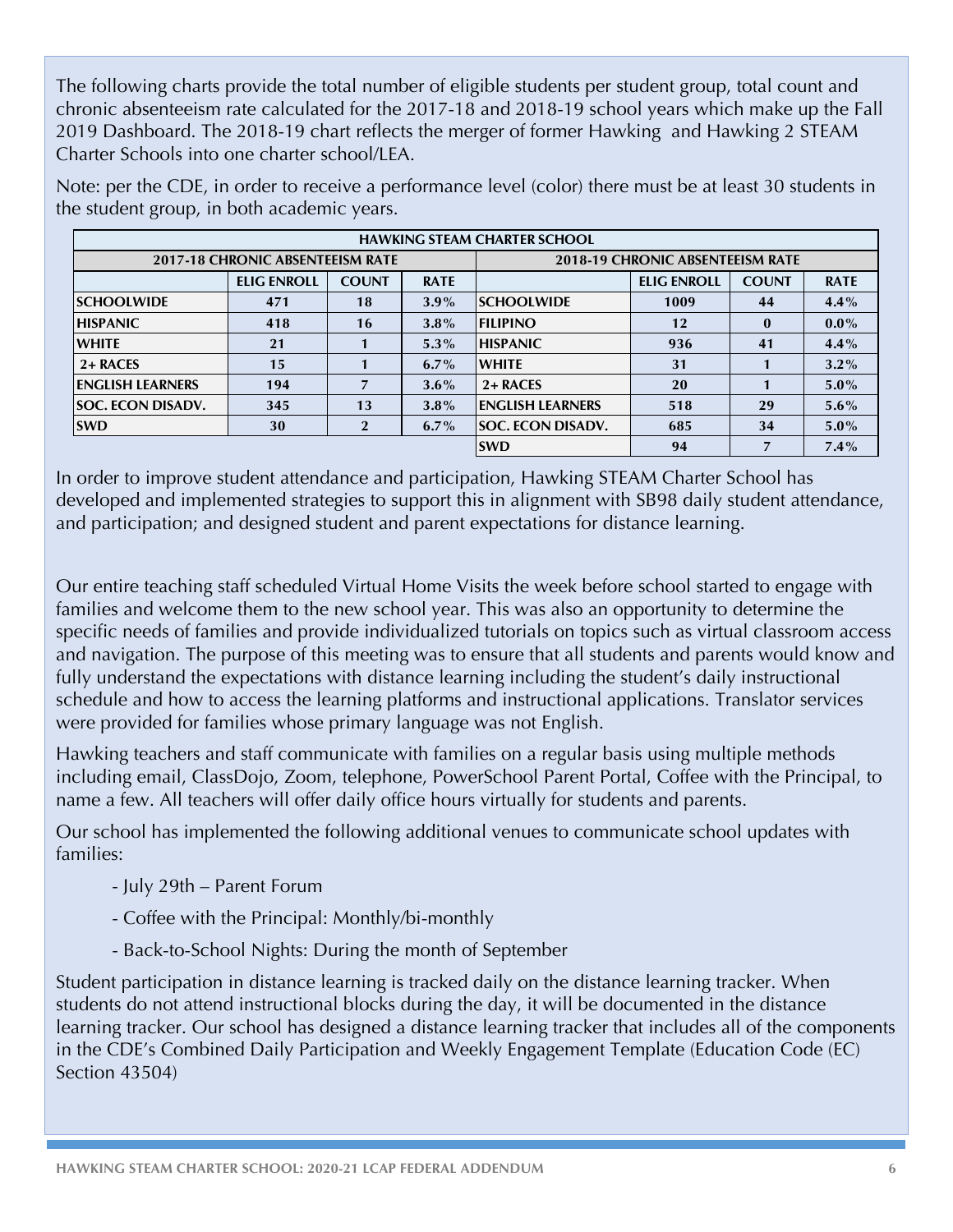Hawking STEAM Charter School has developed and implemented a tiered reengagement strategy for all students who are absent from distance learning for more than 3 school days or 60% of the instructional days in a school week in accordance with Senate Bill 98.

| <b>Tier Level</b> | <b>Description of Support</b>                                                                                                                                                                                                                                                                                                                                                                                                                                                                                                                                                                                               |
|-------------------|-----------------------------------------------------------------------------------------------------------------------------------------------------------------------------------------------------------------------------------------------------------------------------------------------------------------------------------------------------------------------------------------------------------------------------------------------------------------------------------------------------------------------------------------------------------------------------------------------------------------------------|
| Tier 1            | Teachers take attendance each morning and then again during each core class.<br>Teachers record all absences directly into PowerSchool and then on the<br>participation and engagement spreadsheet. Teachers will document and report<br>students who are present but not active or completing assignments. Teachers<br>will reach out to parents/guardians to alert of absences and to consider<br>individual solutions for re-engagement purposes. Attendance Techs reach out to<br>parents of students who are absent from their first class or core instruction and<br>document reasons why via phone calls and emails. |
| Tier <sub>2</sub> | On a daily basis, teachers and attendance techs monitor attendance and inform<br>the Principal and Guidance Advisor if there is a need to intervene to re-engage a<br>student. This could be a phone call, SST, or IEP meeting to determine needs and<br>develop individualized solutions.                                                                                                                                                                                                                                                                                                                                  |
| Tier 3            | Additional follow-up communication by the Principal may include phone call,<br>designated support, access to information or resources and placement on the<br>monitoring list for continued intervention.                                                                                                                                                                                                                                                                                                                                                                                                                   |

#### **SUSPENSION RATE**

The following chart outlines cumulative enrollment, enrollment by student group, total number of suspensions, Unduplicated Pupil Counts, and suspension rates disaggregated by student group for the 2017-18 and 2018-19 school year.

| 2017-18 SUSPENSION RATE |                   |               |                              |             |                       |                                  |
|-------------------------|-------------------|---------------|------------------------------|-------------|-----------------------|----------------------------------|
| <b>ETHNICITY</b>        | <b>CUM ENROLL</b> | <b>TOTAL#</b> | <b>UNDUP</b><br><b>COUNT</b> | <b>RATE</b> | $%$ STUD.<br>W/1 SUSP | $%$ STUD.<br><b>W/MULT. SUSP</b> |
| <b>SCHOOLWIDE</b>       | 471               | $\mathbf{0}$  | $\mathbf{0}$                 | $0\%$       | $0\%$                 | $0\%$                            |
| <b>FILIPINO</b>         | $\overline{7}$    | $\mathbf{0}$  | $\mathbf{0}$                 | $0\%$       | $0\%$                 | $0\%$                            |
| <b>HISPANIC</b>         | 418               | $\mathbf{0}$  | $\mathbf{0}$                 | $0\%$       | $0\%$                 | $0\%$                            |
| <b>WHITE</b>            | 21                | $\mathbf{0}$  | $\bf{0}$                     | $0\%$       | $0\%$                 | $0\%$                            |
| 2+RACES                 | 16                | $\mathbf{0}$  | $\bf{0}$                     | $0\%$       | $0\%$                 | $0\%$                            |
| <b>ELL</b>              | 194               | $\mathbf{0}$  | $\bf{0}$                     | $0\%$       | $0\%$                 | $0\%$                            |
| <b>SOC. ECON DISADV</b> | 345               | $\mathbf{0}$  | $\mathbf{0}$                 | $0\%$       | $0\%$                 | $0\%$                            |
| <b>SWD</b>              | 30                | $\bf{0}$      | $\bf{0}$                     | $0\%$       | $0\%$                 | $0\%$                            |
| 2018-19 SUSPENSION RATE |                   |               |                              |             |                       |                                  |
|                         |                   |               |                              |             |                       |                                  |
| <b>ETHNICITY</b>        | <b>CUM ENROLL</b> | <b>TOTAL#</b> | <b>UNDUP</b><br><b>COUNT</b> | <b>RATE</b> | $%$ STUD.<br>W/1 SUSP | $%$ STUD.<br><b>W/MULT. SUSP</b> |
| <b>SCHOOLWIDE</b>       | 1025              | 22            | 12                           | $1.2\%$     | 66.7%                 | 33.3%                            |
| <b>FILIPINO</b>         | 12                | $\mathbf{0}$  | $\mathbf{0}$                 | $0\%$       | $0\%$                 | $0\%$                            |
| <b>HISPANIC</b>         | 950               | 10            | 10                           | $1.1\%$     | 70.0%                 | 30.0%                            |
| <b>WHITE</b>            | 32                | $\mathbf{1}$  | 1                            | $3.1\%$     | $0.0\%$               | 100%                             |
| $2 + RACES$             | 20                | $\mathbf{1}$  | 1                            | $5.0\%$     | 100%                  | $0\%$                            |
| <b>ELL</b>              | 525               | 14            | 6                            | $1.1\%$     | 50%                   | 50%                              |
| <b>SOC. ECON DISADV</b> | 692               | 8             | 8                            | $1.2\%$     | 88%                   | 13%                              |
| <b>SWD</b>              | 94                | $\mathbf{1}$  | 1                            | $1.1\%$     | 100%                  | $0\%$                            |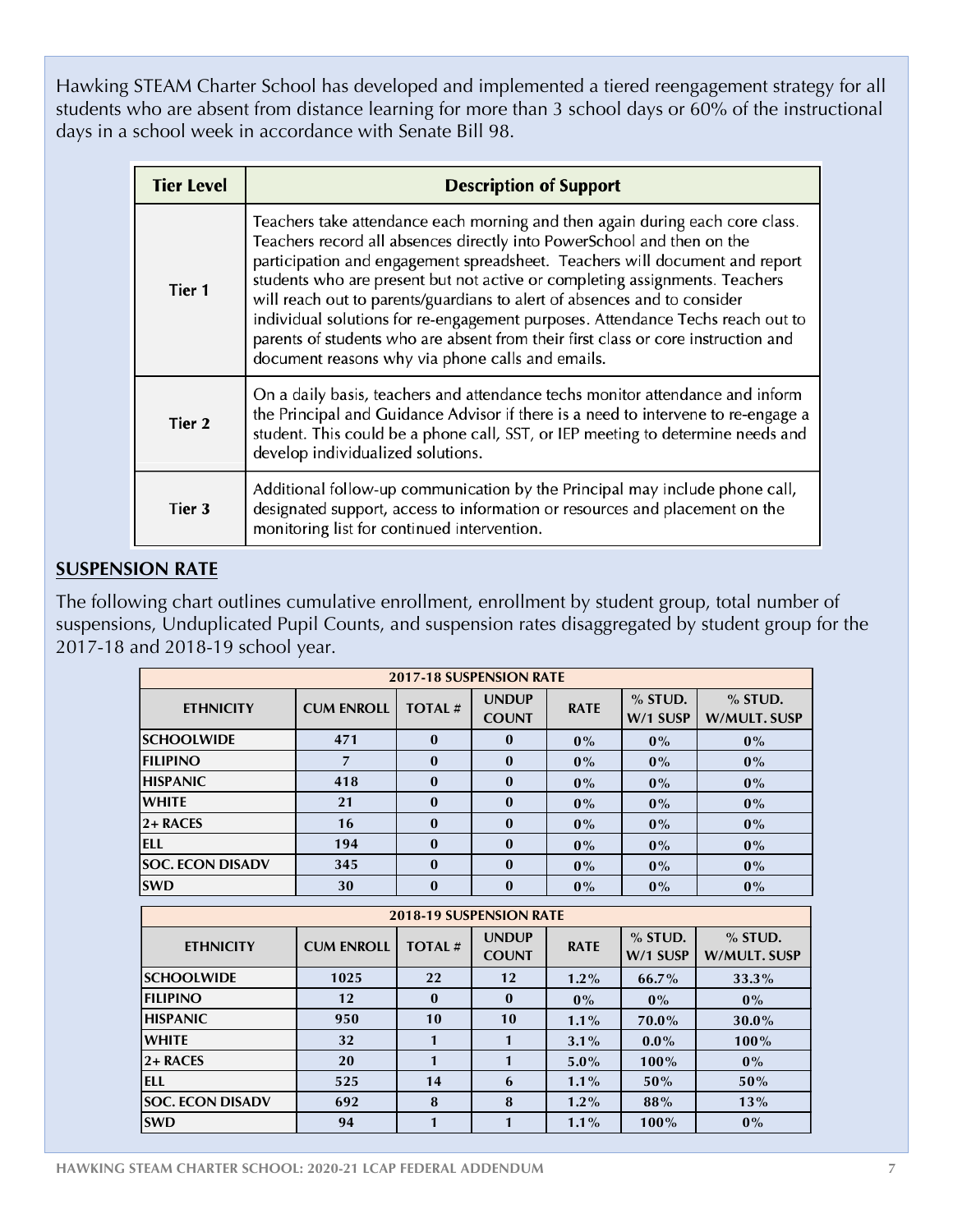Hawking STEAM Charter Schools has adopted and implemented Second Step and Cloud 9 World for social emotional support. This includes Parent Support and resources provided during each Coffee with the Principal in addition to classroom lessons at each grade level. Each school site has a Counselor to address and provide supports with emotional needs tied to behavioral issues.

To address the mental health, social and emotional well-being of **students** Hawking teachers will be expected to observe the following guidelines:

- Practice greeting students when they enter a video Zoom meeting (Virtual)
- Consistently teach and reinforce Second Step and Cloud 9 world Concepts
- Plan for opportunities to build positive relationships with each student
- Plan for opportunities for students to build positive relationships with their peers
- Plan for opportunities for collaborative work and communication among peers throughout the school day.

School counselors are available to support students and their families. Our school has partnered with South Bay Community Services and the Chula Vista Community Collaborative for referrals for our students/families to receive additional mental health services. '

#### **ACADEMIC INDICATORS**

The following chart outlines schoolwide and student group performance on the Spring 2018 and 2019 ELA & Math CAASPP, as measured by Distance from Standard (DFS) Scale Scores, used on the CA Dashboard.

| <b>CAASPP</b>       | <b>ELA</b>      |                 | <b>MATH</b>     |                 |
|---------------------|-----------------|-----------------|-----------------|-----------------|
|                     | <b>2018 DFS</b> | <b>2019 DFS</b> | <b>2018 DFS</b> | <b>2019 DFS</b> |
| <b>All Students</b> | $+2.5$          | $-6.9$          | $-11.6$         | $-21.8$         |
| EL                  | $-17.4$         | $-24.6$         | $-29.4$         | $-35.3$         |
| <b>SED</b>          | $-12.3$         | $-20.6$         | $-21.6$         | $-34.7$         |
| <b>SWD</b>          | $-57.3$         | $-82.6$         | $-60.9$         | $-94.5$         |
| <b>HISPANIC</b>     | $-3$            | $-11.5$         | $-17.2$         | $-26.2$         |

Note: SWD - Students with Disabilities; SED – Socioeconomically Disadvantaged; EL – English Learners

A comparison of the Fall 2018 CAASPP performance (using Scale Scores), demonstrates an overall decline in schoolwide performance and across all student groups, which resulted in an orange performance level for ELA and yellow for Math.

In order to promote parent input in decision-making, Hawking STEAM Charter School hosts Parent (PAC) Meetings, ELAC Meetings, including elections of parents. Per Section 70 of SB820 Charter Schools are not required to have a School Site Council for the 2020-21 school year.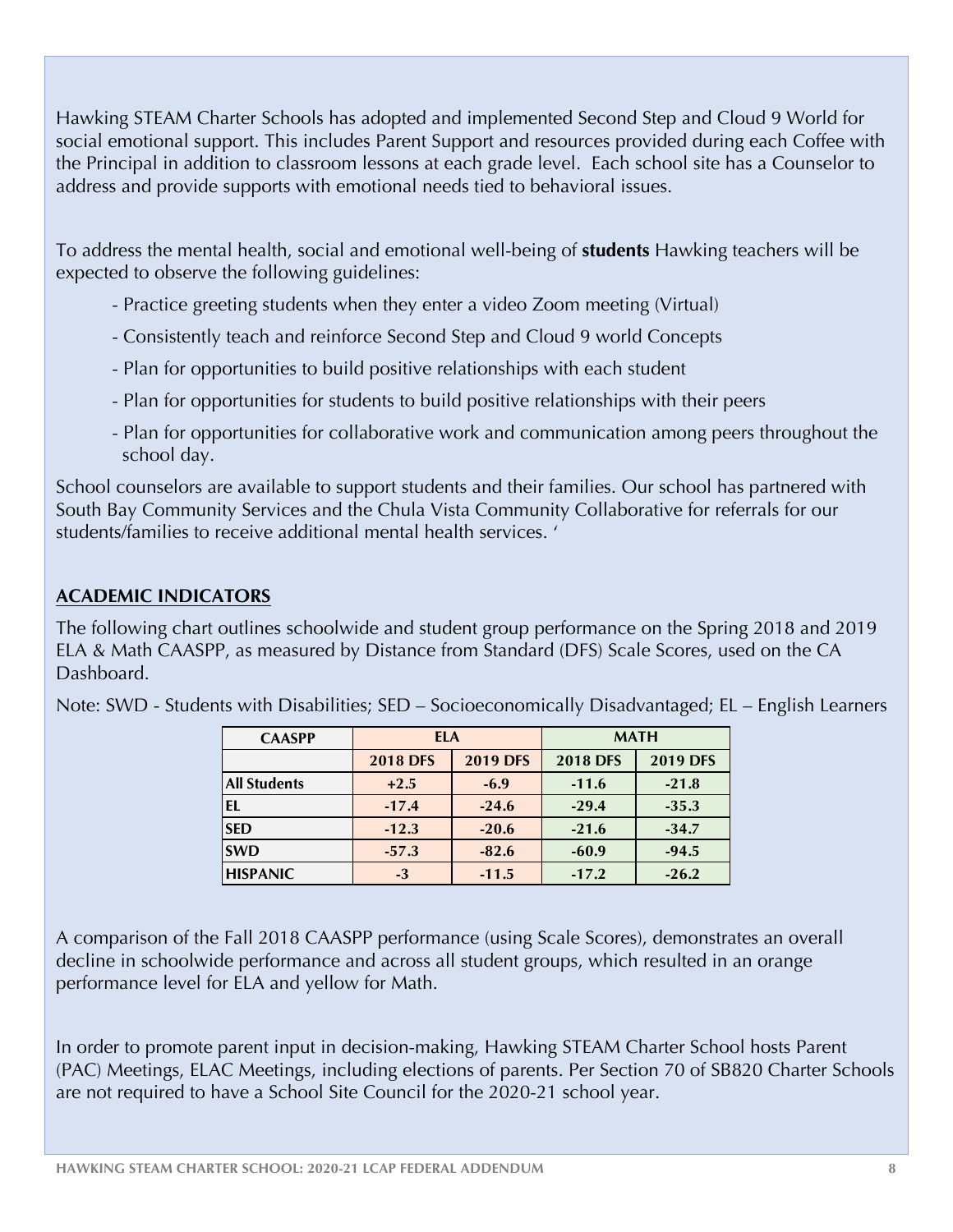As a result of SB820 and SB98, the LCAP was eliminated and charter schools that receive Title Funds are required to complete a SPSA for the 2020-21 school year to identify and report how Title Funds will be spent to support the school's goals and improve student and schoolwide outcomes.

# **Alignment**

Describe the efforts that the LEA will take to align use of federal funds with activities funded by state and local funds and, as applicable, across different federal grant programs.

Hawking STEAM Charter School serves students in grades TK-8th, through a rigorous and enriching STEAM educational program that incorporates Science across all subjects, in a Project-based Learning environment, that differs from the traditional public school instructional setting.

- **SCIENCE**: Our Next Generation Science Standards ("NGSS") Science curriculum provides our students with hands-on exploration including a realia-based language acquisition program; that builds on a student's natural curiosity. Our charter school has adopted Seeds of Science, TCI Science, and KnowAtom as our NGSS core curriculum and these have been budgeted for each classroom to ensure that students have access to science- enriched curriculum and instructional materials needed throughout the year.

- **TECHNOLOGY:** Starting with kindergarten, our charter school has implemented a one-to-one student to device ratio. Students in kindergarten through second-grade use iPads to facilitate their learning; and students in grades three and above use netbooks. In addition, we maintain additional technological devices so that students can use and become familiar with different technology platforms, including Mac and Microsoft Windows operating systems. Our blended model includes the use of programs such as Khan Academy, Zearn Mathematics, Learning A to Z, Brain Pop, and various teacher selected iPad and Google applications that extend learning beyond the classroom. In addition, our students are learning to Code using the Codeable application along with Khan Academy. The main arguments behind the push for students to learn to code usually center on preparing students for future jobs. There is a skill shortage in the computer science industry, which determines skilled job seekers can walk into lucrative contracts. This trend is predicted to rise. The other aspect to the usual argument is that even students who do not work in the technology industry will also benefit throughout their life and careers by learning computer science, as all industries now involve some component of programming.

- **ENGINEERING:** Engineering is embedded in the NGSS standards and in our adopted science curriculum. Teachers and students have access to science and building materials that can be used with the various engineering state standards.

**- THE ARTS:** The arts are integrated throughout the day across all subjects. It is most evident in our biannual expos where students display their artwork, and parents and members of the community attend the event. Students' innate levels of creativity are heightened by the expectation that they must deliver high-quality products for the expos and individual student-led conferences.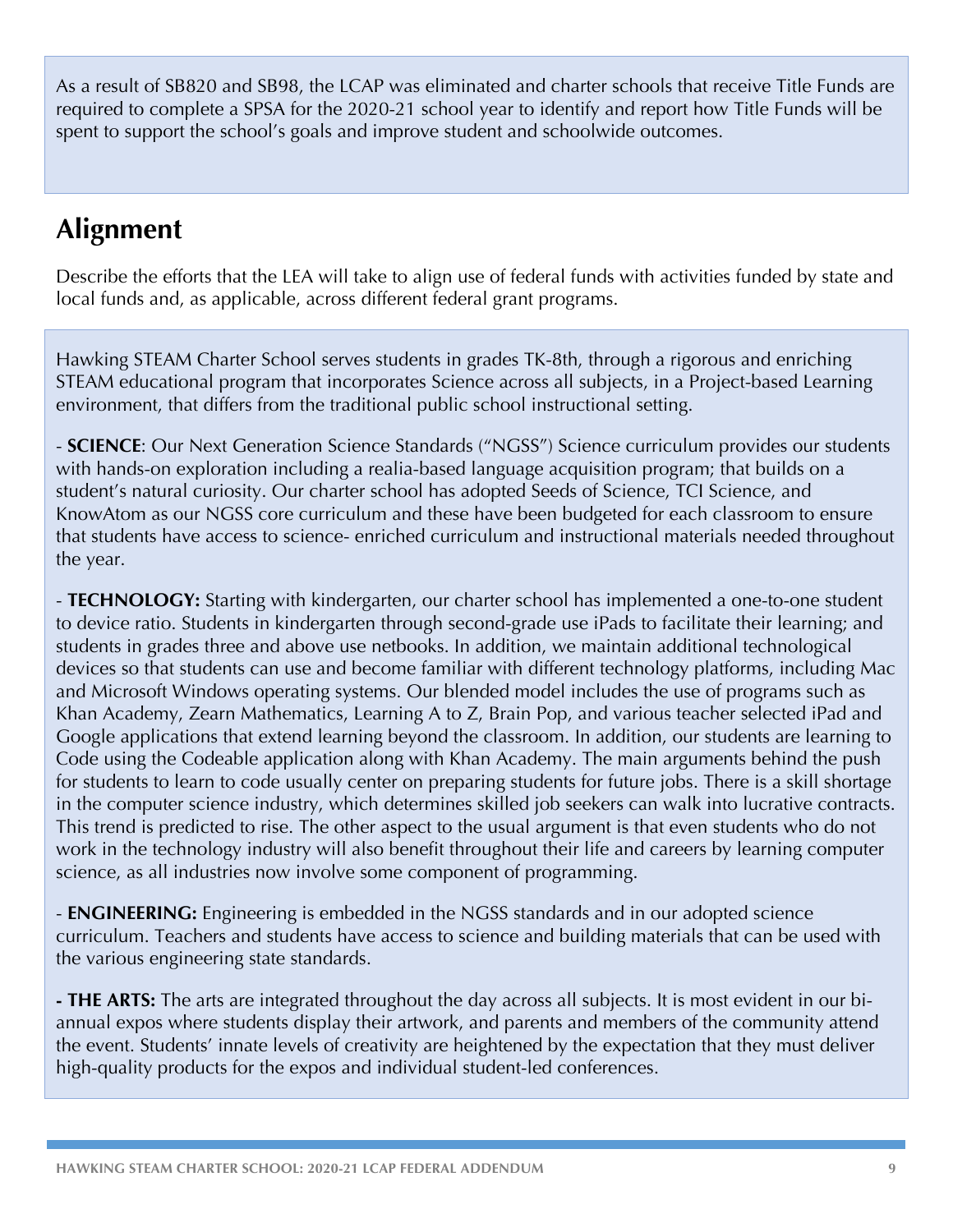- **MATH:** Hawking STEAM Charter School students think like mathematicians. The math curriculum is aligned with the Common Core State Standards, which emphasize deeper learning, critical thinking, and conceptual

As a result of SB820 and SB98, the LCAP was eliminated and charter schools that receive Title Funds are required to complete a SPSA for the 2020-21 school year to identify and report how Title Funds will be spent to support the school's goals and improve student and schoolwide outcomes.

The participating stakeholder groups (parents, staff, students) are aware of how federal funds should be used to supplement and enhance programs and services funded with state funds.

The 2020-21 SPSA provides goals, actions/services, annual measurable outcomes, and federal funding (Title funding) amounts which has been shared with stakeholder for input. The SPSA will be approved by the governing board on December 10, 2020; along with the 2020-21 LCAP Federal Addendum.

Both the 2020-21 SPSA and 2020-21 LCAP Federal Addendum will be uploaded to the school's website

Hawking STEAM Charter School also supports its teachers with Teacher and Administrator Induction Program costs (Title II) to build capacity for teachers and leadership.

The engagement of stakeholders is critical to the school's decisions regarding expenditures of LCFF and federal funds. This process includes teachers, Special Education teachers, Paraprofessionals, students, parents, community and Board members in the data analysis, in developing growth targets, and in reflecting on what is working and where further support is needed. Resource allocation is aligned and maximized to meet the needs of students. The LCAP stakeholder engagement process is combined with input from ELAC and PAC, as well as survey results to ensure all voices are heard.

As part of the school's data-driven culture, the California School Dashboard provides a starting point for data analysis. In addition to Dashboard and CAASPP data, Hawking STEAM Charter School uses surveys, school climate data, and interim assessments to complete the annual needs assessment, monitor student progress and modify instruction and intervention if needed Hawking STEAM Charter School will administer a systematic cycle of assessments that include diagnostic, formative, summative and internal/local assessments.

- NWEA MAP ELA & Math Assessments: 3 times/year Gr TK-8
- Achieve 3000 Level Sets: 3 times/year Gr K-8
- ESGI TK/K focused on grade level standards
- Daily formative assessments
- Summative Assessments

The aligned services above were organized and designed by the school leadership, with multiple opportunities for input from teachers.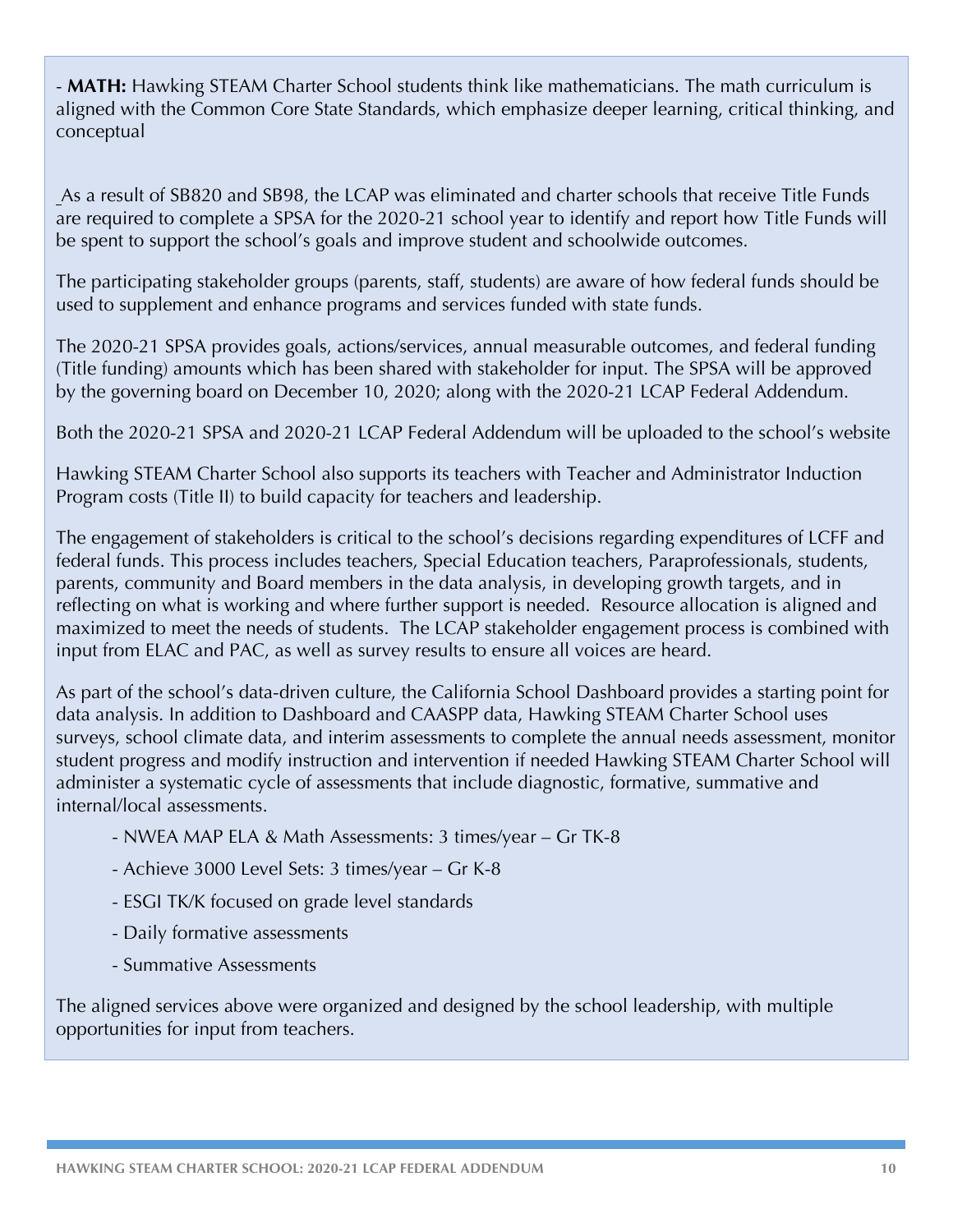# **ESSA Provisions Addressed Within the LCAP**

Within the LCAP an LEA is required to describe its goals, and the specific actions to achieve those goals, for each of the LCFF state priorities. In an approvable LCAP it will be apparent from the descriptions of the goals, actions, and services how an LEA is acting to address the following ESSA provisions through the aligned LCFF state priorities and/or the state accountability system.

# **TITLE I, PART A**

# **Monitoring Student Progress Towards Meeting Challenging State Academic Standards**

| <b>ESSA SECTION</b> | <b>STATE PRIORITY ALIGNMENT</b>       |
|---------------------|---------------------------------------|
| $1112(b)(1) (A-D)$  | $\vert$ 1, 2, 4, 7, 8 (as applicable) |

Describe how the LEA will monitor students' progress in meeting the challenging state academic standards by:

- (A) developing and implementing a well-rounded program of instruction to meet the academic needs of all students;
- (B) identifying students who may be at risk for academic failure;
- (C) providing additional educational assistance to individual students the LEA or school determines need help in meeting the challenging State academic standards; and
- (D) identifying and implementing instructional and other strategies intended to strengthen academic programs and improve school conditions for student learning.

### **Overuse in Discipline Practices that Remove Students from the Classroom**

| <b>ESSA SECTION</b> | <b>STATE PRIORITY ALIGNMENT</b> |
|---------------------|---------------------------------|
| 1112(b)(11)         | <b>6</b> (as applicable)        |

Describe how the LEA will support efforts to reduce the overuse of discipline practices that remove students from the classroom, which may include identifying and supporting schools with high rates of discipline, disaggregated by each of the student groups, as defined in Section 1111(c)(2).

### **Career Technical and Work-based Opportunities**

| <b>ESSA SECTION</b> | <b>STATE PRIORITY ALIGNMENT</b> |
|---------------------|---------------------------------|
| $1112(b)(12)(A-B)$  | $\vert$ 2, 4, 7 (as applicable) |

If determined appropriate by the LEA, describe how such agency will support programs that coordinate and integrate:

(A) academic and career and technical education content through coordinated instructional strategies, that may incorporate experiential learning opportunities and promote skills attainment important to in-demand occupations or industries in the State; and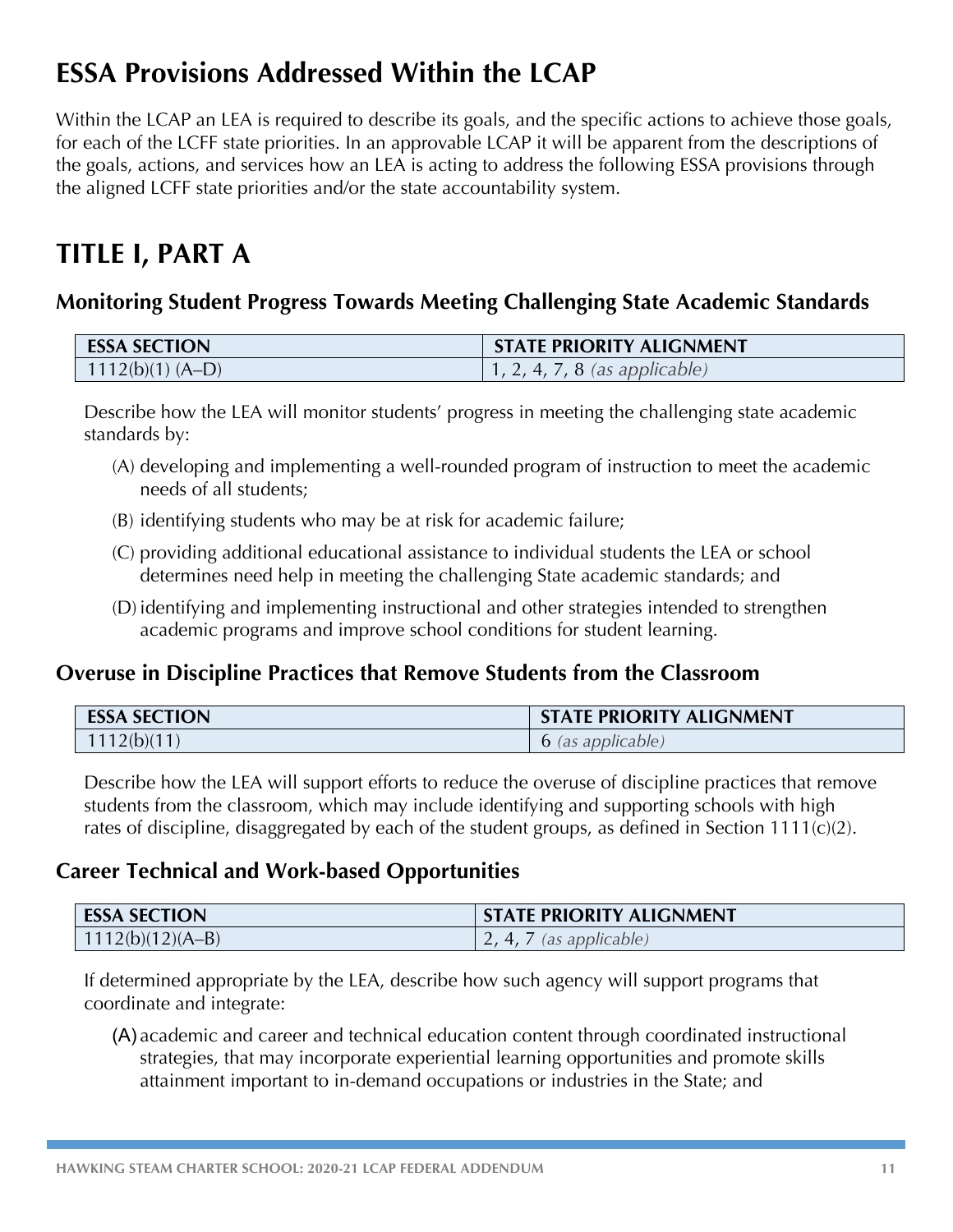(B) work-based learning opportunities that provide students in-depth interaction with industry professionals and, if appropriate, academic credit.

# **TITLE II, PART A**

# **Title II, Part A Activities**

| <b>ESSA SECTION</b> | <b>STATE PRIORITY ALIGNMENT</b> |
|---------------------|---------------------------------|
| 2102(b)(2)(A)       | $, 2, 4$ (as applicable)        |

Provide a description of the activities to be carried out by the LEA under this Section and how these activities will be aligned with challenging State academic standards.

# **TITLE III, PART A**

### **Parent, Family, and Community Engagement**

| <b>ESSA SECTION</b> | <b>STATE PRIORITY ALIGNMENT</b> |
|---------------------|---------------------------------|
| 3116(b)(3)          | , 6 (as applicable)             |

Describe how the eligible entity will promote parent, family, and community engagement in the education of English learners.

# **ESSA Provisions Addressed in the Consolidated Application and Reporting System**

An LEA addresses the following ESSA provision as part of completing annual reporting through the Consolidated Application and Reporting System (CARS).

# **TITLE I, PART A**

# **Poverty Criteria**

| <b>ESSA SECTION</b> | <b>STATE PRIORITY ALIGNMENT</b> |
|---------------------|---------------------------------|
| 1112(b)(4)          | N/A                             |

Describe the poverty criteria that will be used to select school attendance areas under Section 1113.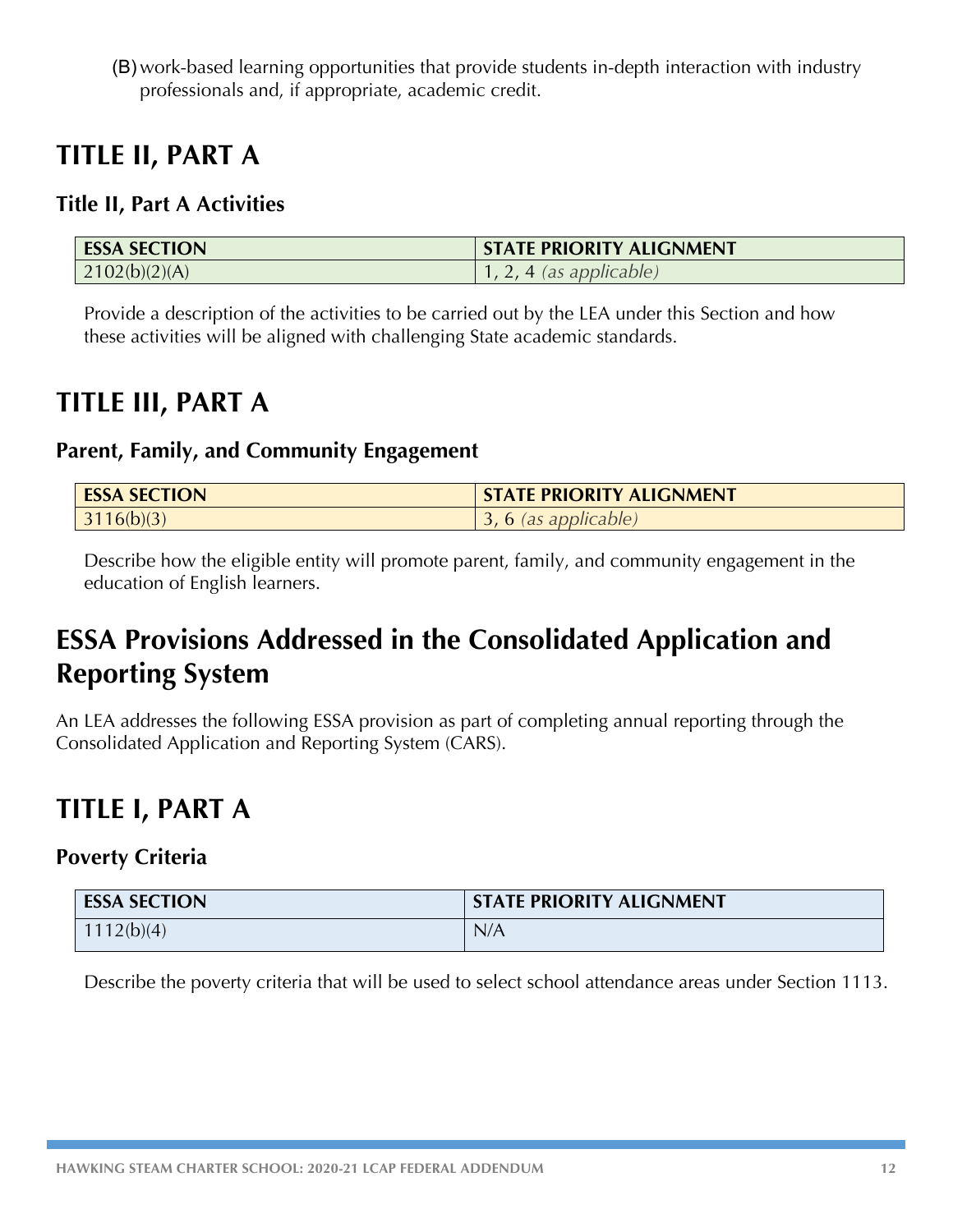# **ESSA Provisions Not Addressed in the LCAP**

For the majority of LEAs the ESSA provisions on the following pages do not align with state priorities. **Each provision for each program provided on the following pages must be addressed**, unless the provision is not applicable to the LEA. In addressing these provisions, LEAs must provide a narrative that addresses the provision **within this addendum**.

As previously stated, the CDE emphasizes that the LCAP Federal Addendum should not drive LCAP development. ESSA funds are supplemental to state funds, just as the LCAP Federal Addendum supplements your LCAP. LEAs are encouraged to integrate their ESSA funds into their LCAP development as much as possible to promote strategic planning of all resources; however, this is not a requirement. In reviewing the LCAP Federal Addendum, staff will evaluate the LEA's responses to the ESSA plan provisions. There is no standard length for the responses. LEAs will be asked to clarify insufficient responses during the review process.

# **TITLE I, PART A**

# **Educator Equity**

ESSA SECTION 1112(b)(2)

Describe how the LEA will identify and address, as required under State plans as described in Section  $1111(g)(1)(B)$ , any disparities that result in low-income students and minority students being taught at higher rates than other students by ineffective, inexperienced, or out-of-field teachers.

### **THIS ESSA PROVISION IS ADDRESSED BELOW:**

Not applicable to charter schools.

### **Parent and Family Engagement**

ESSA SECTIONS 1112(b)(3) and 1112(b)(7)

Describe how the LEA will carry out its responsibility under Section 1111(d).

Describe the strategy the LEA will use to implement effective parent and family engagement under Section 1116.

# **THIS ESSA PROVISION IS ADDRESSED BELOW:**

Hawking STEAM Charter School ("Hawking") is one school with 2 sites: one in Chula Vista, and another in South San Diego (a border community). Each site has its own Principal, teachers, paraprofessionals, etc. and our staff collaborates as one school.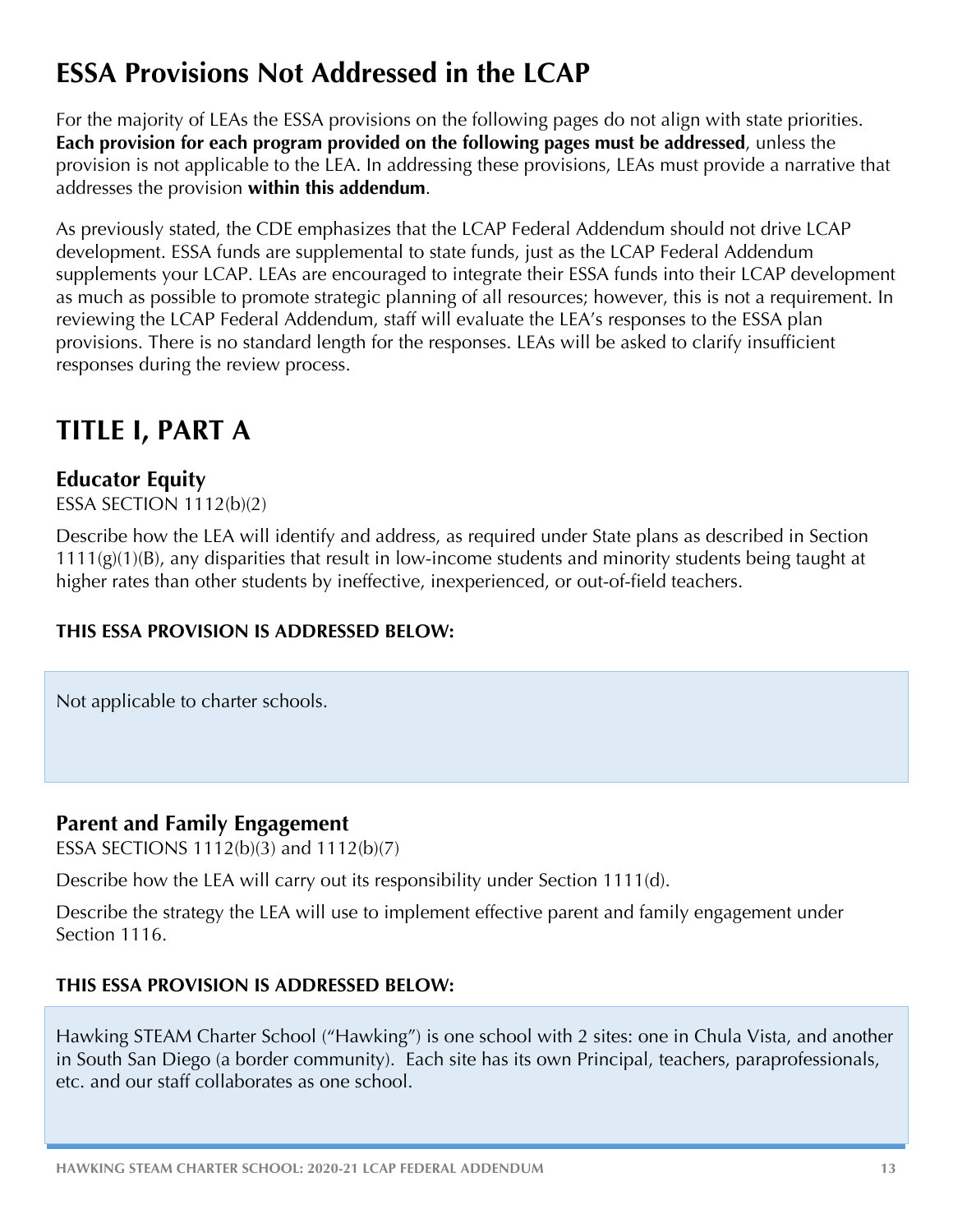Hawking STEAM Charter School ("Hawking") has developed its Title I Parent and Family Engagement Policy.

This policy is reviewed and evaluated annually by the Parent Advisory Committee (PAC) and ELAC to measure effectiveness and address any areas of need based on input from stakeholders. The Title I Parent & Family Engagement Policy is then distributed and discussed in detail with all incoming/continuing families along with the Parent/Student Handbook led by the Principals. Interpreter services are provided and made available upon request, most of our staff is bilingual.

Normally, this policy is reviewed and evaluated annually by the School Site Council (SSC) and ELAC to measure effectiveness and address any areas of need based on input from stakeholders. However, Per Section 70 of SB820 Charter Schools are not required to have a School Site Council for the 2020-21 school year.

As a result of SB820 and SB98, the LCAP was eliminated and charter schools that receive Title Funds are required to complete a SPSA for the 2020-21 school year to identify and report how Title Funds will be spent to support the school's goals and improve student and schoolwide outcomes. The stakeholder engagement requirements for the SPSA are the same as for the Learning Continuity & Attendance Plan per SB820.

The school's calendar of events for families, which includes parent workshops, ELAC Meetings, Coffee with the Principal, schoolwide events, and Parent member on the Governing Board meetings are uploaded to the school's website on a regular basis and notifications are also sent home.

Hawking has implemented a plethora of methods including Class Dojo and Infinite Campus Messenger, to communicate with parents. invite and engage parents/families to participate in these venues (PAC, ELAC, Parent Education Workshops, etc.). Facilitated by the Principals, the focus is on understanding the State academic standards, state-mandated assessments, local assessments (NWEA MAP Reading, & Math, Achieve 3000), how to monitor their child's academic progress (i.e. reading and math strategies); strategies and resources available to support their child to improve academically (including Students with Disabilities), and providing onsite social-emotional supports & interventions, social media, technology use (integrity/plagiarism); all of which are methods to improve the achievement of their child, and foster parental involvement. Additionally, we also inform families on how to access the school's PowerSchool Parent Portal where families can also communicate with school staff, teachers, and monitor their child's academic progress.

Our entire staff (teachers, administration, classified staff) participate in staff development that focuses on methods to engage, elicit, communicate and involve parents/families to our school. Hawking STEAM Charter School collaborates as equal partners in their child's education; as outlined in our school's LCAP Goal #3. Our school administers WestEd's CA School Parent survey annually to gather input/feedback on our school's program, LCAP Goals Actions/services, school connectedness, safety, and to assess how well our staff communicate and engage parents in their child's education. The Parent surveys are reviewed and analyzed by the school's Leadership Team; then presented to the entire staff,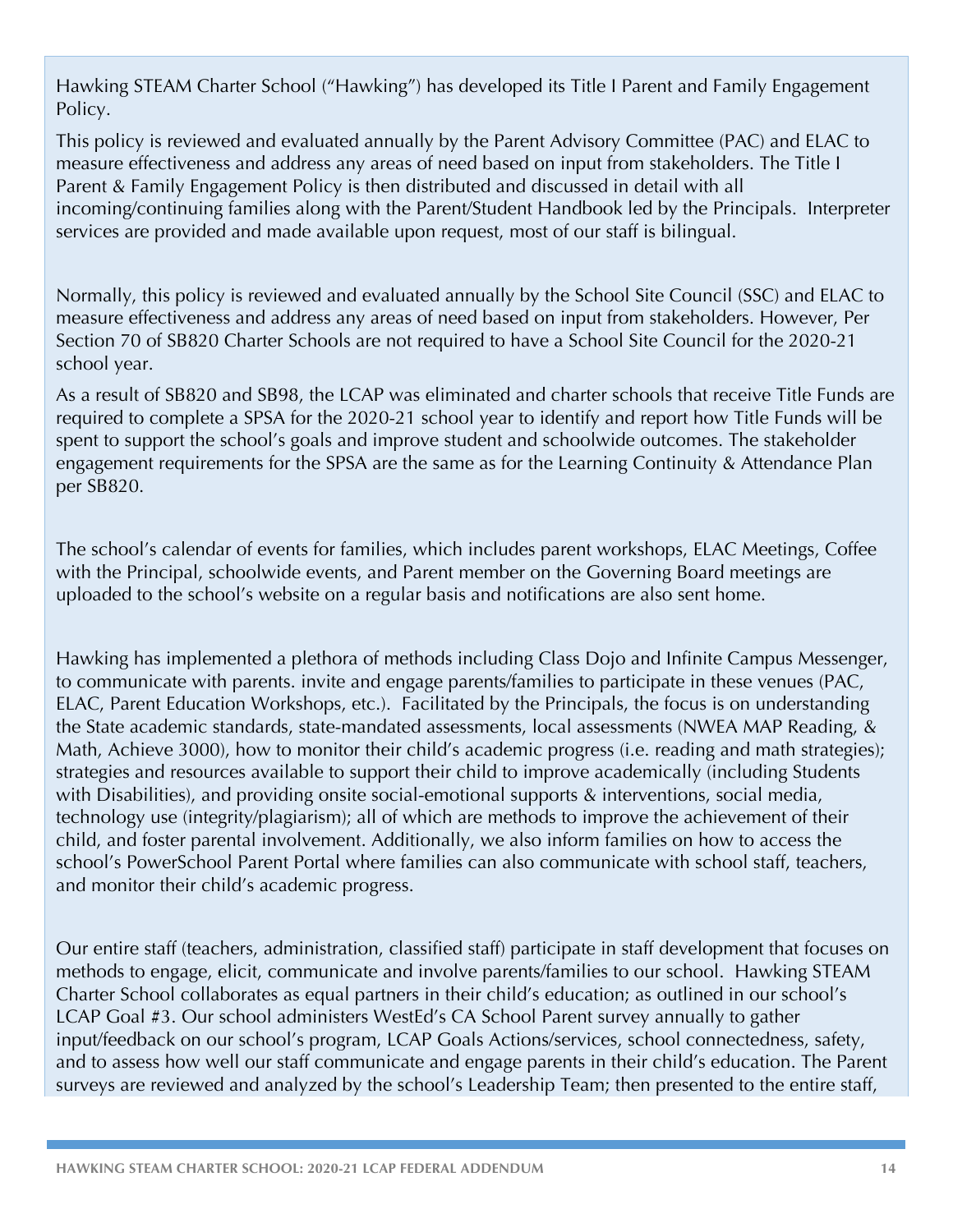governing board; and parents; which also informs our Title I Parent & Family Engagement Policy as well as our school's LCAP.

As a Charter School, a school of choice, serving a border community, our staff knows and understands the critical role parents/families play in the success of their child(ren) which also impacts the success of our school. Our Principals host parent meetings which serve to inform them of our school's resources. Interpreter services are available for all schoolwide events, parent meetings, parent workshops, upon request. Currently, all meetings take place virtually as a result of the COVID-19 pandemic. Most of our staff are also bilingual. Materials sent to families/guardians are translated to Spanish (the language identified by parents in the Home Language Survey), which serve to inform family members who have limited English Proficiency; and family of migratory children. Accommodations as appropriate will also be made for family members with disabilities including providing information and school reports in a format (to the extent practicable) in a language that parents understand.

For the 2020-21 school year, Hawking STEAM Charter School has developed a SPSA to meet federal requirements.

## **Schoolwide Programs, Targeted Support Programs, and Programs for Neglected or Delinquent Children**

ESSA SECTIONS 1112(b)(5) and 1112(b)(9)

Describe, in general, the nature of the programs to be conducted by the LEA's schools under sections 1114 and 1115 and, where appropriate, educational services outside such schools for children living in local institutions for neglected or delinquent children, and for neglected and delinquent children in community day school programs.

Describe how teachers and school leaders, in consultation with parents, administrators, paraprofessionals, and specialized instructional support personnel, in schools operating a targeted assistance school program under Section 1115, will identify the eligible children most in need of services under this part.

#### **THIS ESSA PROVISION IS ADDRESSED BELOW:**

Hawking STEAM Charter School operates a Schoolwide Title I program and uses their Title I funding for Supplemental services to close the achievement gap between students meeting the CA State challenging standards and those that do not. The nature of the supports they provide includes both academic and social/emotional strategies that bridge the opportunity gap students may be experiencing.

The engagement of stakeholders is critical to the charter's decisions regarding expenditures of LCFF and federal funds. The LCAP process includes stakeholders in the data analysis, in developing growth targets, and in reflecting on what is working and where further support is needed. Resource (state and federal) allocation is aligned and maximized to meet the needs of students. The LCAP stakeholder engagement process includes input from stakeholders at meetings, as well as survey results, to ensure all voices are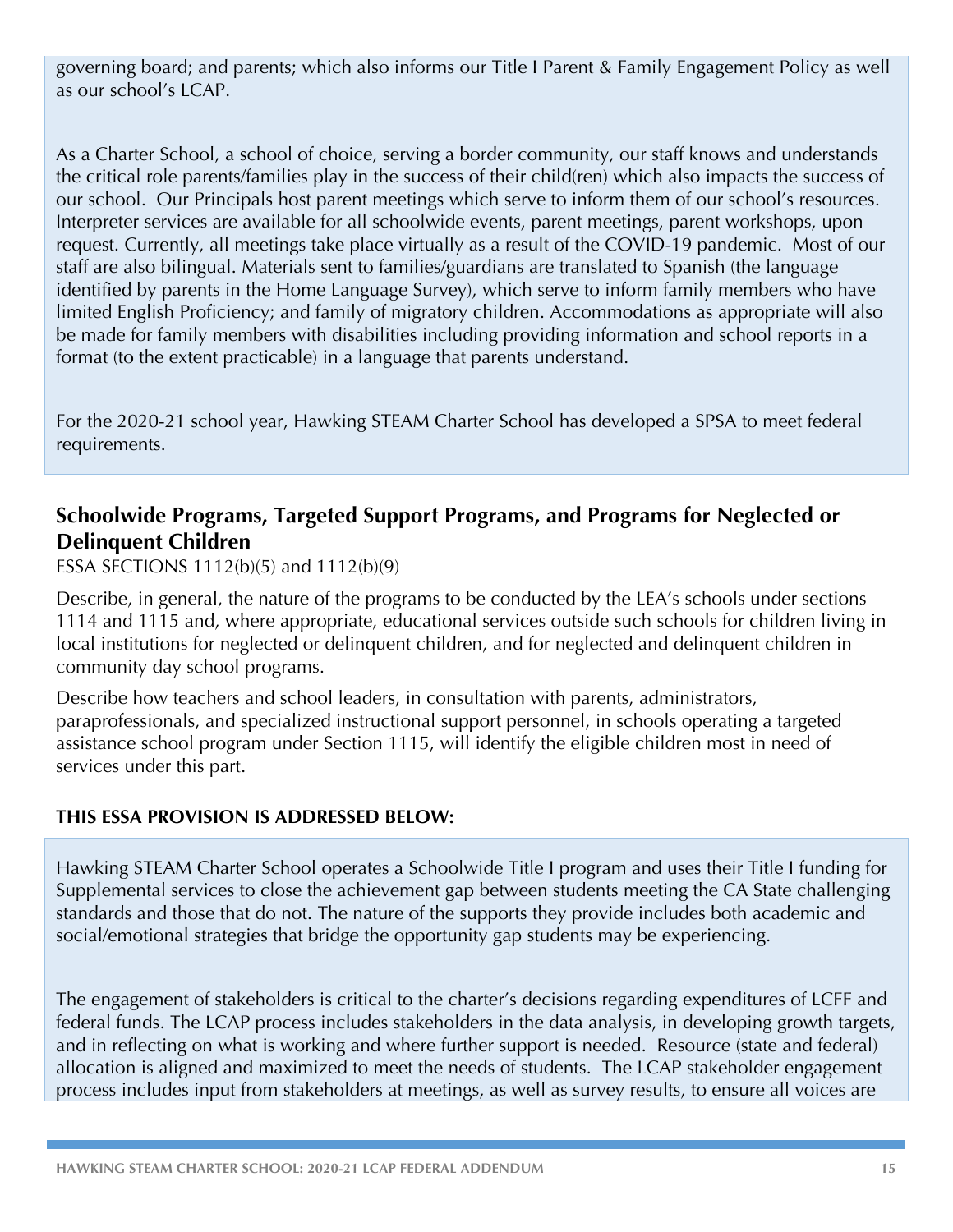heard. The process of evaluating the impact of current programs through the Annual Update, which informs revisions to the Goals, Actions, and Services, is effective and transparent.

The analysis of the Fall 2019 Dashboard (Fall 2020 Dashboard was suspended due to COVID-19 pandemic and suspension of all state-mandated assessments in Spring 2020) and other data showed there is a need for improvement in both ELA and Math at all grade levels.

For the 2020-21 school year, Hawking has used the Learning Continuity & Attendance Plan Stakeholder Engagement Process for the development of the school's SPSA per Section 70 of SB820.

The school's leadership team comprised of the Executive Director, SPED Coordinator, Principals from each site, Lead teachers, Instructional Coaches, and Counselors, collected, disaggregated and analyzed multiple types of data, that was shared with stakeholders to develop the *needs assessment*. Data analysis included the Fall 2019 California Schools Dashboard (see below), local indicators, LCAP (8 State Priorities metrics), CA state long-term goals, stakeholder survey results (teacher, parent and student), CAASPP, ELPAC, CAST, in addition to internal assessment data, and NWEA MAP Assessments for Reading and Math.

The California School Dashboard data is used as a starting point for identifying areas where the charter is not making gains or not meeting desired outcomes.

To address the academic needs the school will use *Title I Funds to fund the following actions* as outlined in the school's 2020-21 SPSA:

- *Instructional Coaches* will provide coaching for teachers utilizing their individualized Professional Growth Plan (PGP), a newly implemented teacher evaluation system. With this system, teacher reflect on the delivery of their instruction, review and analyze student assessment results (CAASPP, ELPAC, CAST, NWEA, Formative/summative assessments, student work) and establish instructional goals.

The Coach will conduct classroom observations, provide teachers with targeted feedback, provide instructional coaching, monitor student data, and monitor teacher progress toward their PGP

- *Instructional Aides* will provide push-in targeted academic support and intervention in ELA/reading and mathematics for students that are struggling academically as evidenced in findings from CAASPP, ELPAC, ESGI and NWEA MAP assessments. Academic support will be provided to students to address learning gaps and accelerate student learning. The Instructional Aides, funded with Title I funds, participate in planning with teachers in order to implement evidence-based strategies, evidence-based interventions, and monitor student progress, while also identifying learning gaps

- Hawking STEAM Charter School has implemented and will continue to administer the Northwest Evaluation Association (NWEA) Measure of Academic Progress (MAP), a standards-aligned, computerized adaptive test, that is nationally recognized. NWEA MAP, is a valid, peer reviewed assessment administered to over 11 million students (24,500 public schools in 5,800 districts across the United States) that accurately reflects the instructional level of each student and measures growth over time. MAP Growth measures student performance with the RIT Scale, a stable measurement that provides an accurate measure of student performance. (www.nwea.org)

**NWEA MAP Assessments** (Reading & Math) will be administered 3 times/year to measure and monitor student academic progress. Results will be used to inform instruction and/or identify student academic needs, learning gaps, and provide targeted academic supports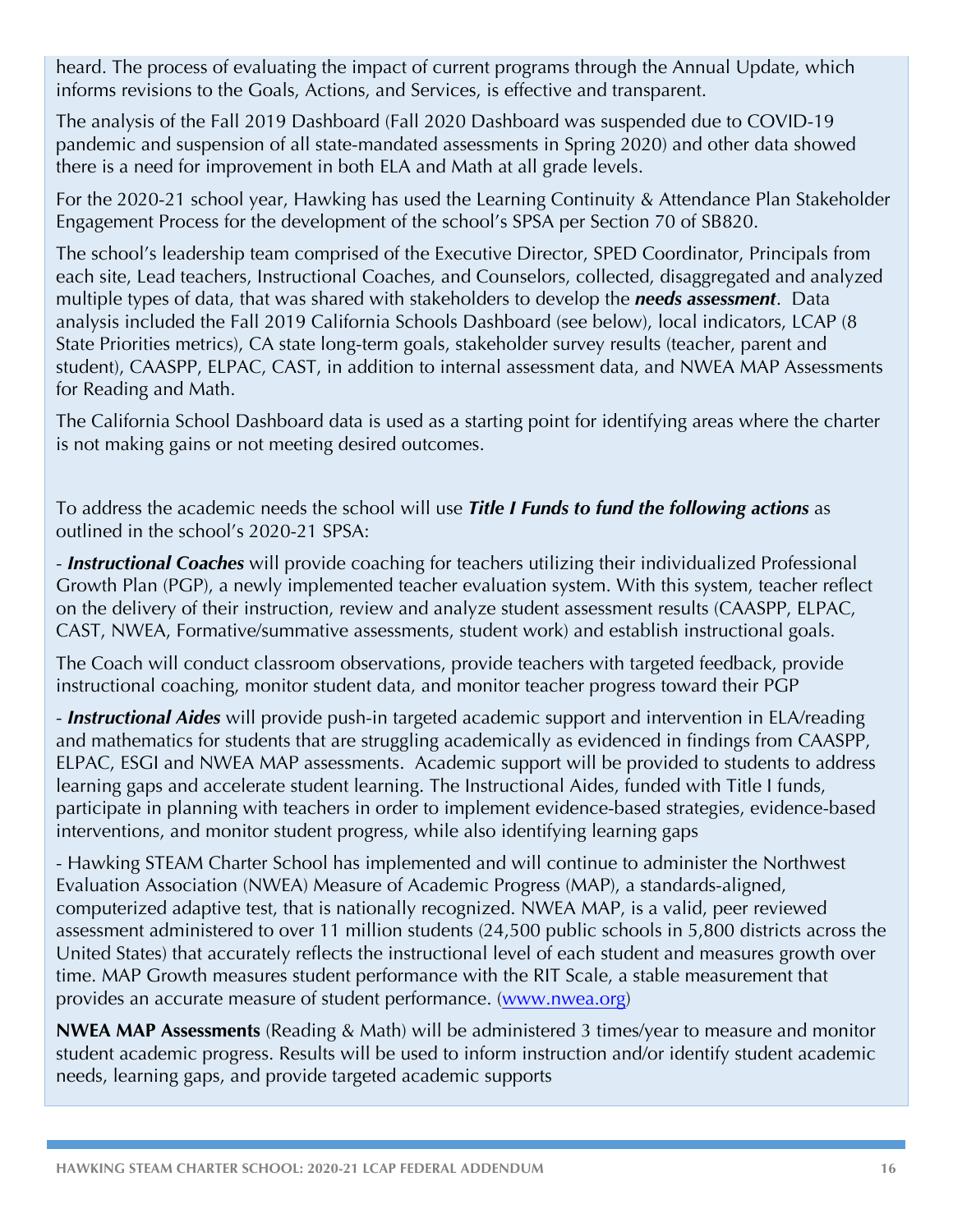- *Achieve 3000* is an evidence-based intervention with a rating of "strong" for ESSA, that has demonstrated accelerated literacy growth for students across grade levels and abilities. Continue to implement Achieve 3000 for all grade levels for assessments (reading Lexile level) and to accelerate reading comprehension.

- *ESGI Kindergarten Readiness Assessment* is a one-on-one online assessment platform with a focus on standards-aligned Kindergarten knowledge and skills assessment. Teachers will use the data from ESGI to differentiate instruction, and guide instruction. With Distance Learning, ESGI, provides authentic progress monitoring using Zoom/Google Meets.

- *SIPPs Reading (intervention) Program*, an evidence-based structured reading program that focuses on foundational skills and strengthens reading skills by building confidence and motivation. It can improve reading proficiency between 2.0-2.5 grade levels.

TAS: Not applicable Neglected or delinquent: Not applicable

# **Homeless Children and Youth Services**

ESSA SECTION 1112(b)(6)

Describe the services the LEA will provide homeless children and youths, including services provided with funds reserved under Section 1113(c)(3)(A), to support the enrollment, attendance, and success of homeless children and youths, in coordination with the services the LEA is providing under the McKinney-Vento Homeless Assistance Act (42 United States Code 11301 et seq.).

#### **THIS ESSA PROVISION IS ADDRESSED BELOW:**

Hawking STEAM Charter School ensures that students who are experiencing homelessness have equal access to the same free, appropriate public education that is provided to other students. Students are enrolled immediately and participate fully in the school program allowing them the opportunity to meet rigorous academic standards. The Principal at each school site is the Homeless Liaison and ensures that students experiencing homelessness are appropriately identified. The Liaison will also assist the students through the enrollment process, help register them for appropriate classes, and provide additional support with their individual and specific needs, including strategies to optimize their attendance at school. This outreach ensures the students have access to all resources, extended day and year interventions, and other supports offered at Hawking STEAM Charter School. Additional supports are made available to the families of the students experiencing homelessness.

Title I funding for homeless students may be used for items such as transportation/bus passes, school uniforms, or before and after school care and tutoring, depending on the needs of the student. The school also refers to students and their families to community resources that provide help and support to homeless and displaced families. Students who are experiencing homelessness have access to all the same supports as all students at the school. This includes tutoring, counseling, and 1:1 student to laptop ratio.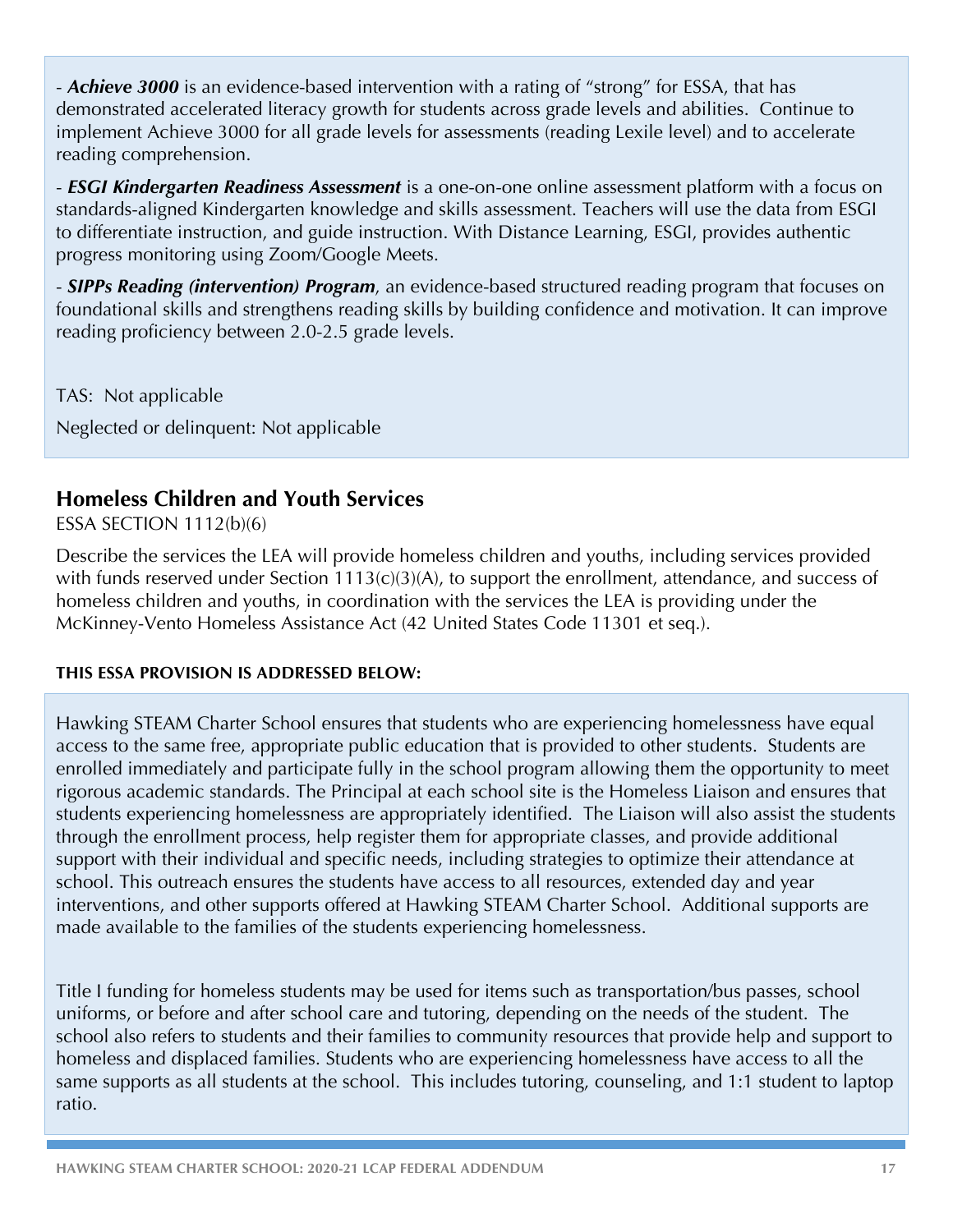## **Student Transitions**

### ESSA SECTIONS 1112(b)(8) and 1112(b)(10) (A–B)

Describe, if applicable, how the LEA will support, coordinate, and integrate services provided under this part with early childhood education programs at the LEA or individual school level, including plans for the transition of participants in such programs to local elementary school programs.

Describe, if applicable, how the LEA will implement strategies to facilitate effective transitions for students from middle grades to high school and from high school to postsecondary education including:

- (A) through coordination with institutions of higher education, employers, and other local partners; and
- (B) through increased student access to early college high school or dual or concurrent enrollment opportunities, or career counseling to identify student interests and skills.

#### **THIS ESSA PROVISION IS ADDRESSED BELOW:**

Hawking STEAM Charter Schools provide annual spring orientations for incoming Transitional Kindergarten and Kindergartners for the fall and parent meetings to assist in the transition of participants to the elementary school. Hawking STEAM Charter Schools Title I Program focuses on the elementary and middle school grades and students are provided annual orientations to the middle school with transitional meetings between elementary and middle school staff in the spring in anticipation of the fall enrollment. Currently, Hawking STEAM Charter Schools service grades TK-8<sup>th</sup> and as the grades progress (expanding by one grade level annually) an orientation is provided for the new grade level. Efforts are made to communicate with neighboring schools for students transitioning to higher grades. During 6th-grade parent meetings we share information about school options.

The Principals at each site review every new student's cumulative folder and communicates important information with teachers. Our office team ensures we have new students' assessment data like ELPAC and CAASPP scores if available. New students are carefully monitored during the first few months of school to determine the need for academic, behavior, social-emotional support or intervention.

# **Additional Information Regarding Use of Funds Under this Part**

ESSA SECTION 1112(b)(13) (A–B)

Provide any other information on how the LEA proposes to use funds to meet the purposes of this part, and that the LEA determines appropriate to provide, which may include how the LEA will:

- (A) assist schools in identifying and serving gifted and talented students; and
- (B) assist schools in developing effective school library programs to provide students an opportunity to develop digital literacy skills and improve academic achievement.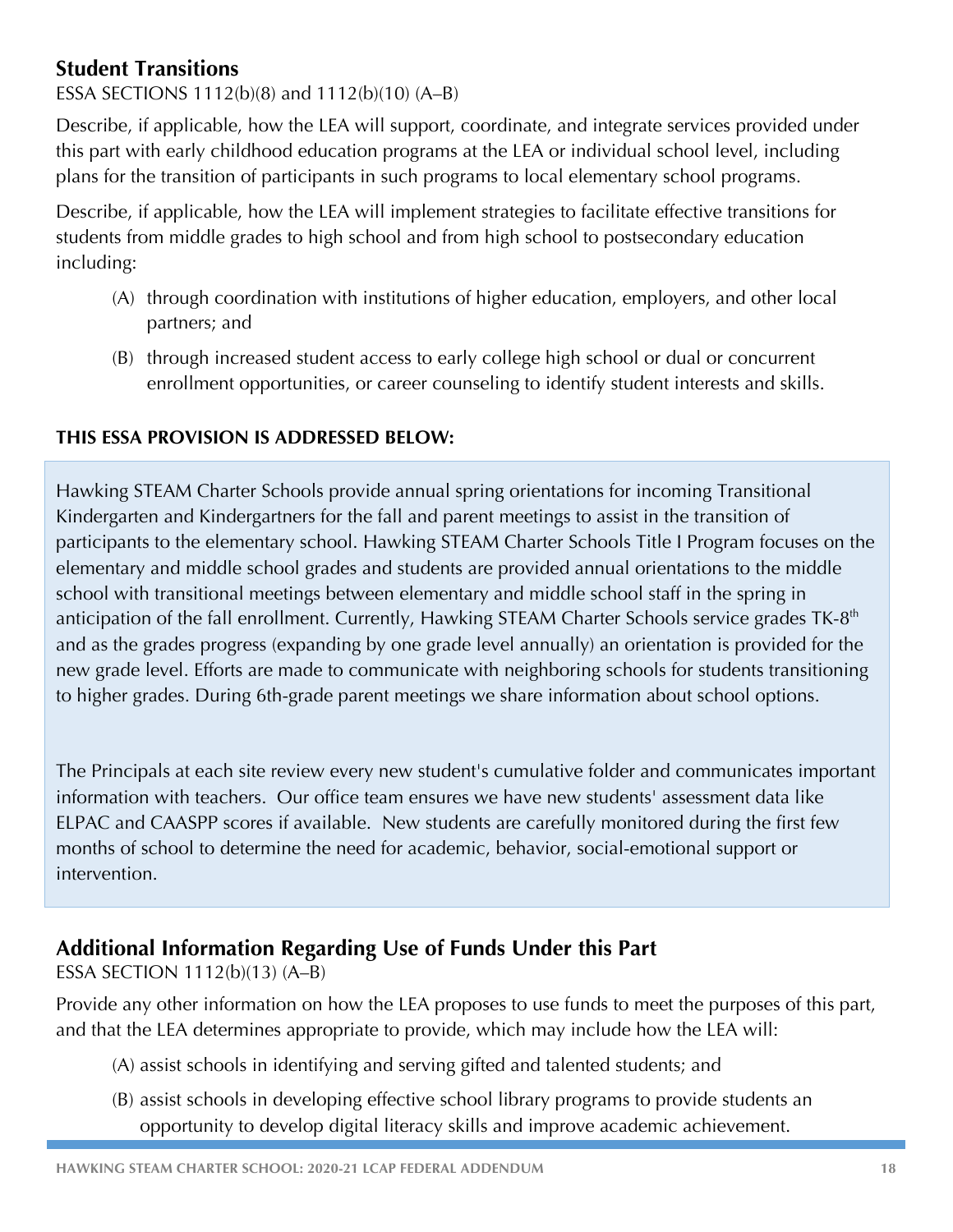Not applicable.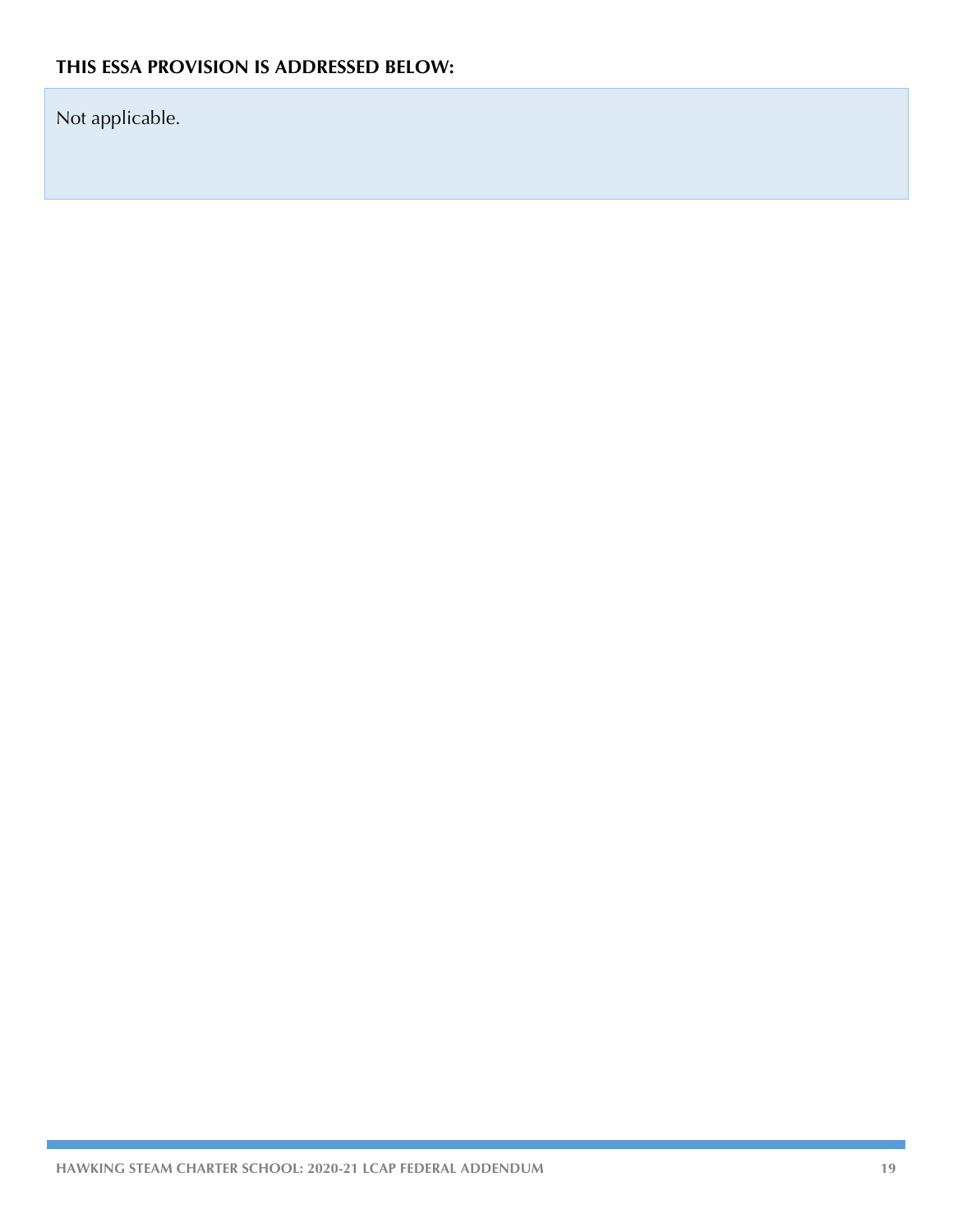# **TITLE I, PART D**

## **Description of Program**

ESSA SECTION 1423(1)

Provide a description of the program to be assisted [by Title I, Part D].

#### **THIS ESSA PROVISION IS ADDRESSED BELOW:**

Not applicable to charter schools.

## **Formal Agreements**

ESSA SECTION 1423(2)

Provide a description of formal agreements, regarding the program to be assisted, between the

- (A) LEA; and
- (B) correctional facilities and alternative school programs serving children and youth involved with the juvenile justice system, including such facilities operated by the Secretary of the Interior and Indian tribes.

#### **THIS ESSA PROVISION IS ADDRESSED BELOW:**

Not applicable to charter schools.

### **Comparable Education Program**

ESSA SECTION 1423(3)

As appropriate, provide a description of how participating schools will coordinate with facilities working with delinquent children and youth to ensure that such children and youth are participating in an education program comparable to one operating in the local school such youth would attend**.**

#### **THIS ESSA PROVISION IS ADDRESSED BELOW:**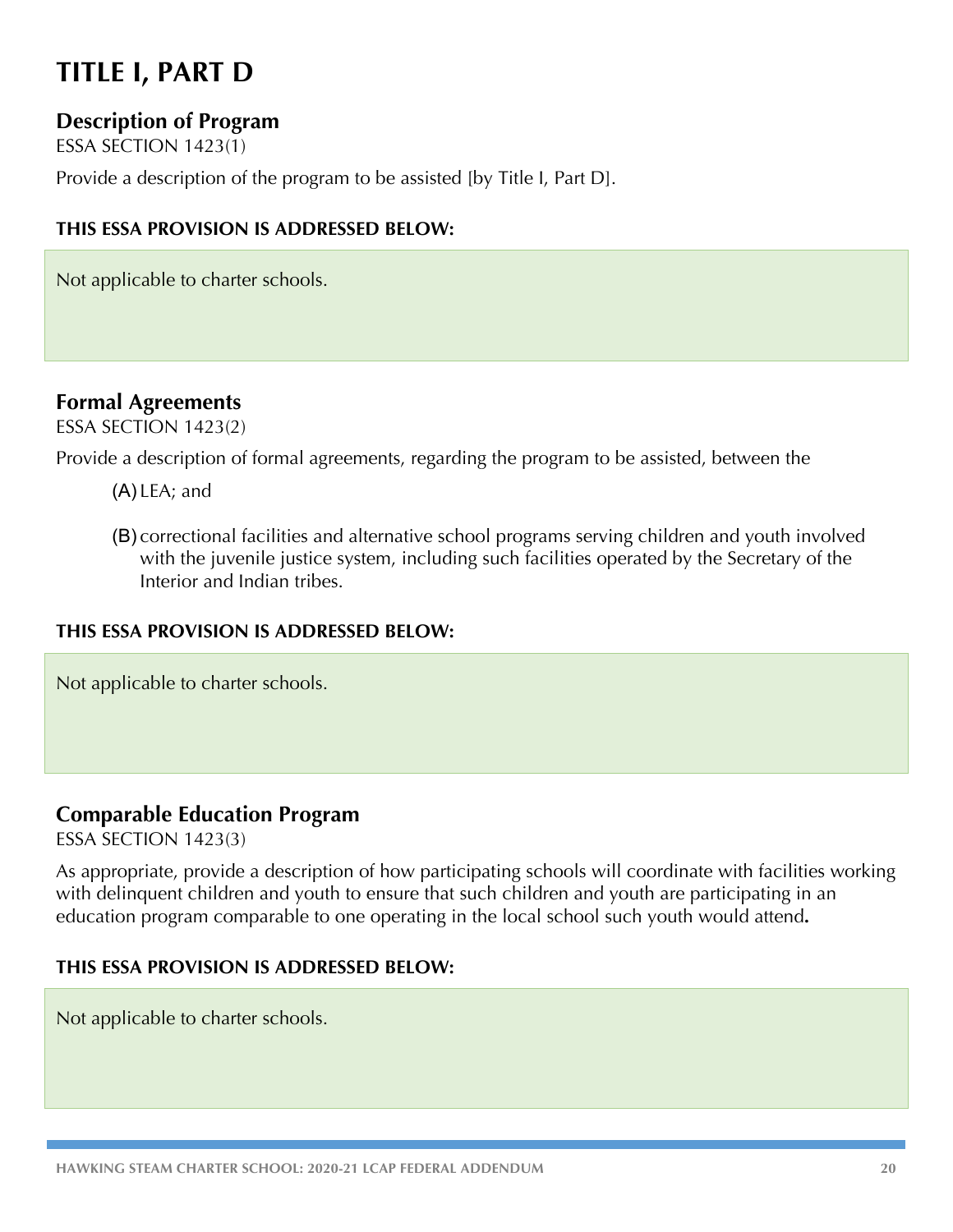### **Successful Transitions**

ESSA SECTION 1423(4)

Provide a description of the program operated by participating schools to facilitate the successful transition of children and youth returning from correctional facilities and, as appropriate, the types of services that such schools will provide such children and youth and other at-risk children and youth.

#### **THIS ESSA PROVISION IS ADDRESSED BELOW:**

Not applicable to charter schools.

### **Educational Needs**

ESSA SECTION 1423(5)

Provide a description of the characteristics (including learning difficulties, substance abuse problems, and other special needs) of the children and youth who will be returning from correctional facilities and, as appropriate, other at-risk children and youth expected to be served by the program, and a description of how the school will coordinate existing educational programs to meet the unique educational needs of such children and youth.

#### **THIS ESSA PROVISION IS ADDRESSED BELOW:**

Not applicable to charter schools.

### **Social, Health, and Other Services**

ESSA SECTION 1423(6)

As appropriate, provide a description of how schools will coordinate with existing social, health, and other services to meet the needs of students returning from correctional facilities, at-risk children or youth, and other participating children or youth, including prenatal health care and nutrition services related to the health of the parent and the child or youth, parenting and child development classes, child care, targeted reentry and outreach programs, referrals to community resources, and scheduling flexibility.

#### **THIS ESSA PROVISION IS ADDRESSED BELOW:**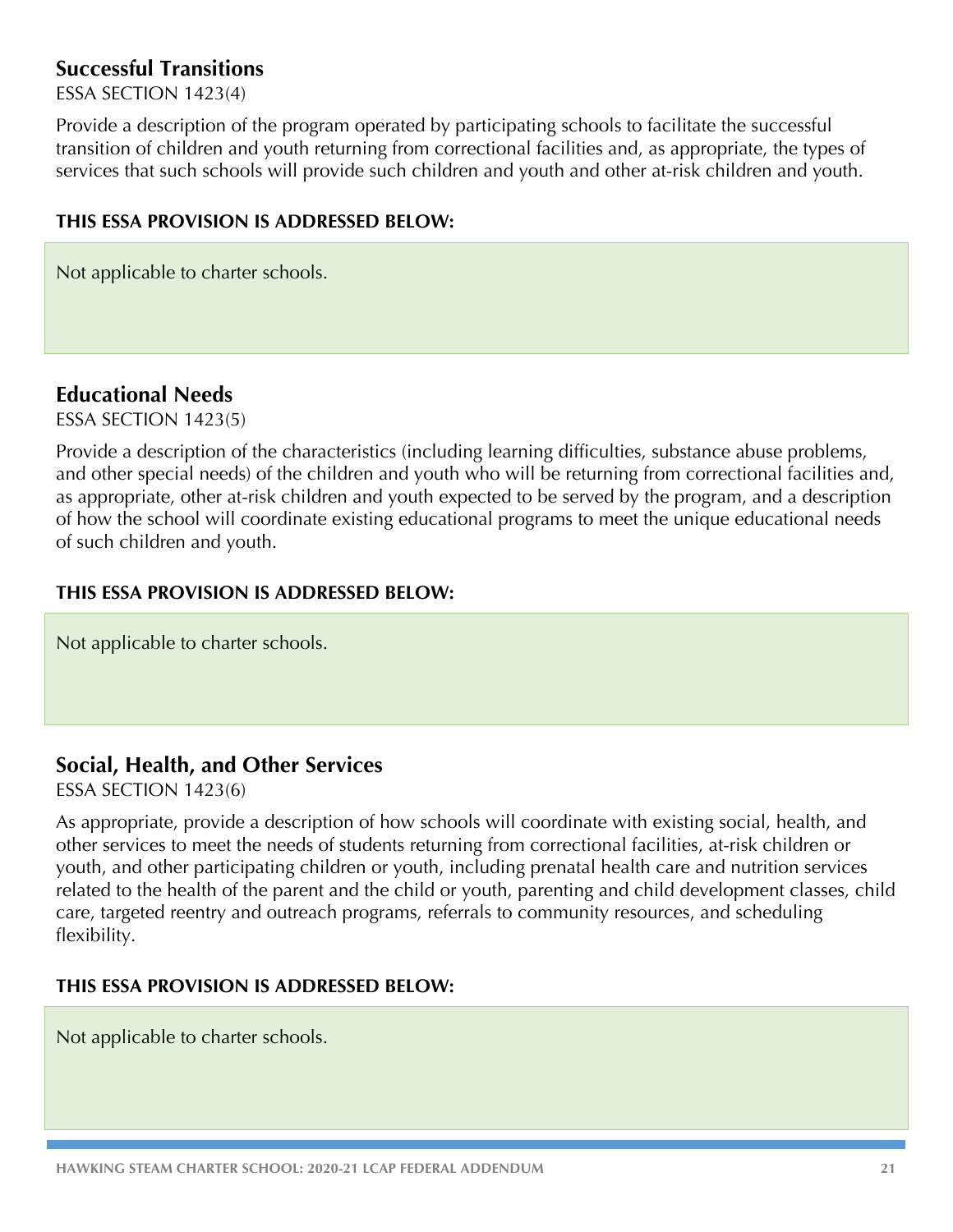### **Postsecondary and Workforce Partnerships**

#### ESSA SECTION 1423(7)

As appropriate, provide a description of any partnerships with institutions of higher education or local businesses to facilitate postsecondary and workforce success for children and youth returning from correctional facilities, such as through participation in credit-bearing coursework while in secondary school, enrollment in postsecondary education, participation in career and technical education programming, and mentoring services for participating students.

#### **THIS ESSA PROVISION IS ADDRESSED BELOW:**

Not applicable to charter schools.

#### **Parent and Family Involvement**

ESSA SECTION 1423(8)

As appropriate, provide a description of how the program will involve parents and family members in efforts to improve the educational achievement of their children, assist in dropout prevention activities, and prevent the involvement of their children in delinquent activities.

#### **THIS ESSA PROVISION IS ADDRESSED BELOW:**

Not applicable to charter schools.

### **Program Coordination**

ESSA SECTION 1423(9–10)

Provide a description of how the program under this subpart will be coordinated with other Federal, State, and local programs, such as programs under title I of the Workforce Innovation and Opportunity Act and career and technical education programs serving at-risk children and youth.

Include how the program will be coordinated with programs operated under the Juvenile Justice and Delinquency Prevention Act of 1974 and other comparable programs, if applicable.

#### **THIS ESSA PROVISION IS ADDRESSED BELOW:**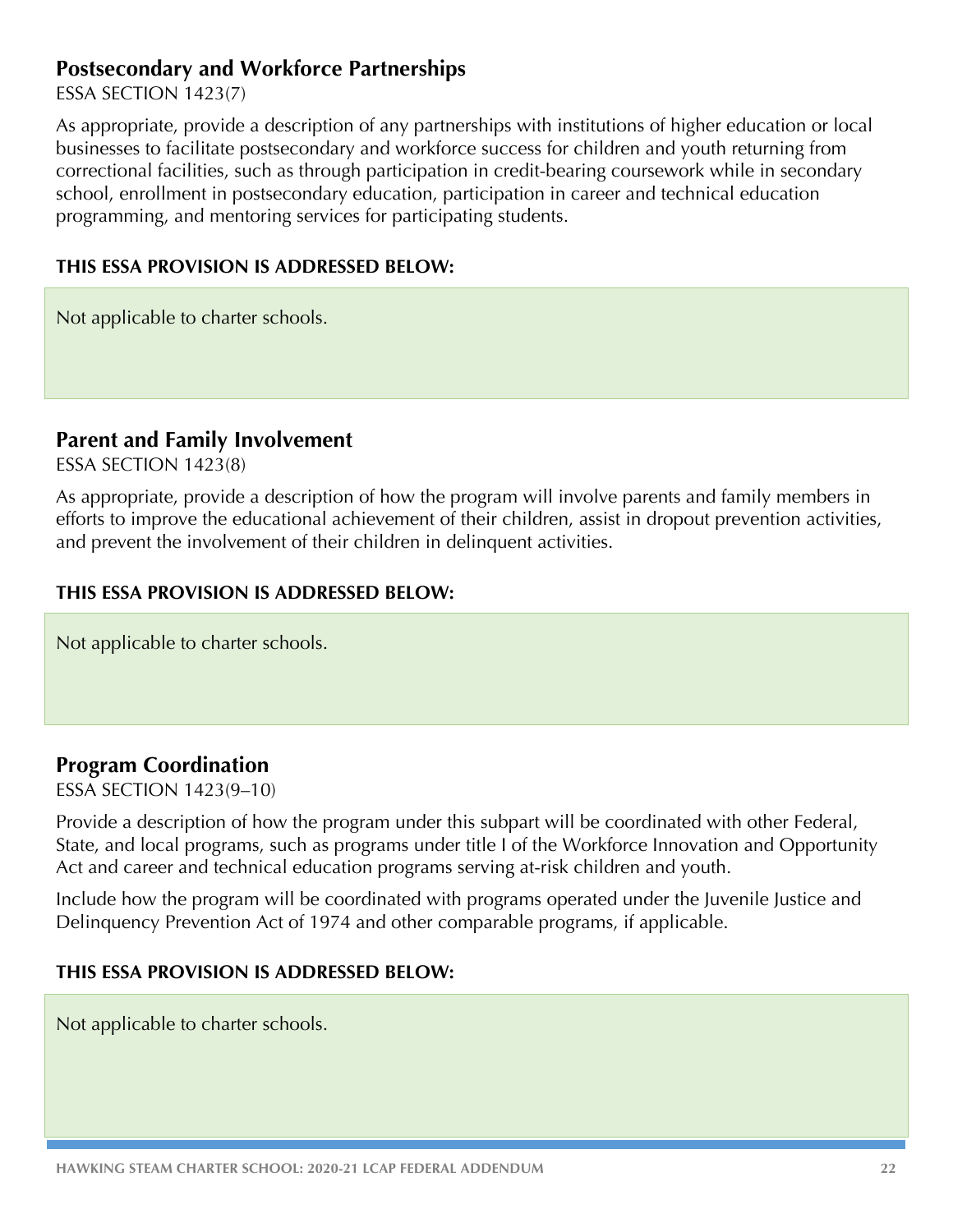### **Probation Officer Coordination**

ESSA SECTION 1423(11)

As appropriate, provide a description of how schools will work with probation officers to assist in meeting the needs of children and youth returning from correctional facilities.

#### **THIS ESSA PROVISION IS ADDRESSED BELOW:**

Not applicable to charter schools.

#### **Individualized Education Program Awareness**

ESSA SECTION 1423(12)

Provide a description of the efforts participating schools will make to ensure correctional facilities working with children and youth are aware of a child's or youth's existing individualized education program.

#### **THIS ESSA PROVISION IS ADDRESSED BELOW:**

Not applicable to charter schools.

### **Alternative Placements**

ESSA SECTIONS 1423(13)

As appropriate, provide a description of the steps participating schools will take to find alternative placements for children and youth interested in continuing their education but unable to participate in a traditional public school program.

#### **THIS ESSA PROVISION IS ADDRESSED BELOW:**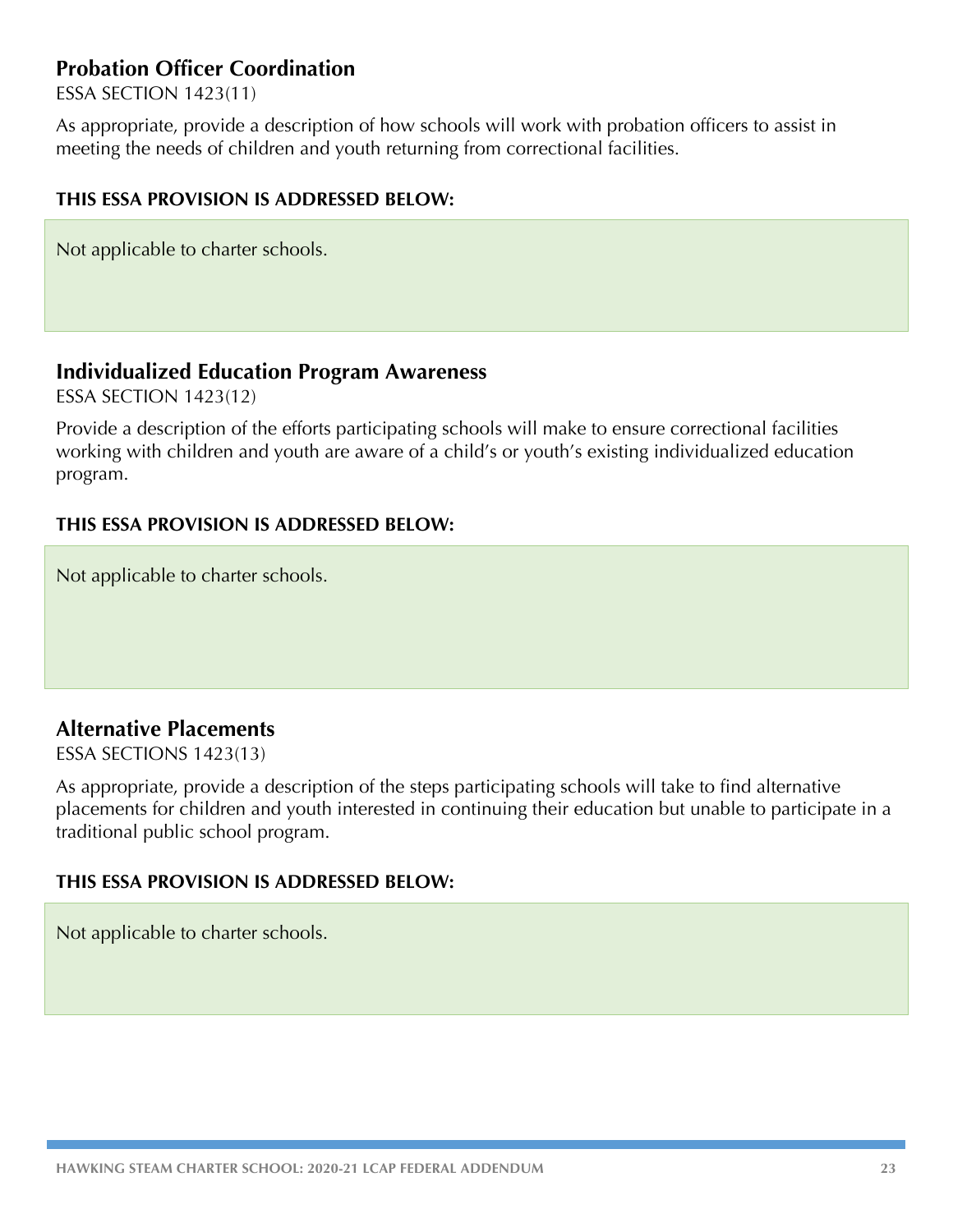# **TITLE II, PART A**

### **Professional Growth and Improvement**

#### ESSA SECTION 2102(b)(2)(B)

Provide a description of the LEA's systems of professional growth and improvement, such as induction for teachers, principals, or other school leaders and opportunities for building the capacity of teachers and opportunities to develop meaningful teacher leadership.

#### **THIS ESSA PROVISION IS ADDRESSED BELOW:**

Hawking STEAM Charter School has established a system of professional growth and improvement for it teachers, Principals and school leaders that is research and evidence-based, with the goal of building the capacity of its teachers and providing opportunities to develop meaningful teacher leadership the impacts teacher satisfaction, retention and student academic outcomes as outlined in our school's LCAP Goal #1.

In alignment with this focus, our school continues to provide all teachers with evidence-based professional development aligned to the CA State Standards, the school's mission and our educational program.

Hawking ensures that all teachers are appropriately assigned and fully credentialed in accordance with applicable state requirements for certificated employment. Professional development is provided for all staff to make certain that staff is fully equipped to meet the needs of their students.

**NEW TEACHERS:** Teachers new to the profession are provided significant support through teacher induction costs funded with Title II funds; will receive additional mentoring and coaching from our Instructional Coaches.

**ALL TEACHERS:** All teachers participate in professional learning that starts in the summer (prior to the start of the school year); biweekly during the academic school year; in addition to 3 non-instructional days which focus on data analysis, CA State Standards, pedagogical strategies (differentiation and Project-based Learning), adopted curriculum, and on Restorative Practices and PBIS, which has been implemented in alignment with our MTSS focus on meeting the academic, social-emotional and behavioral needs of our students. Areas of focus for professional learning are based on findings from state-mandated assessments, internal/local benchmark assessments (NWEA MAP ELA & Math), teacher need based on observations from Instructional Coaches, and strategies identified by our teachers to improve their practice, and build the capacity of our teachers, developing meaningful opportunities for teacher leadership.

**PRINCIPALS, LEADERS & PARAPROFESSIONALS:** Hawking strongly supports the professional learning of its Principals, school leaders and paraprofessionals and provides them with professional learning through the San Diego County Office of Education (SDCOE) Leadership Trainings, E3 (Teacher/staff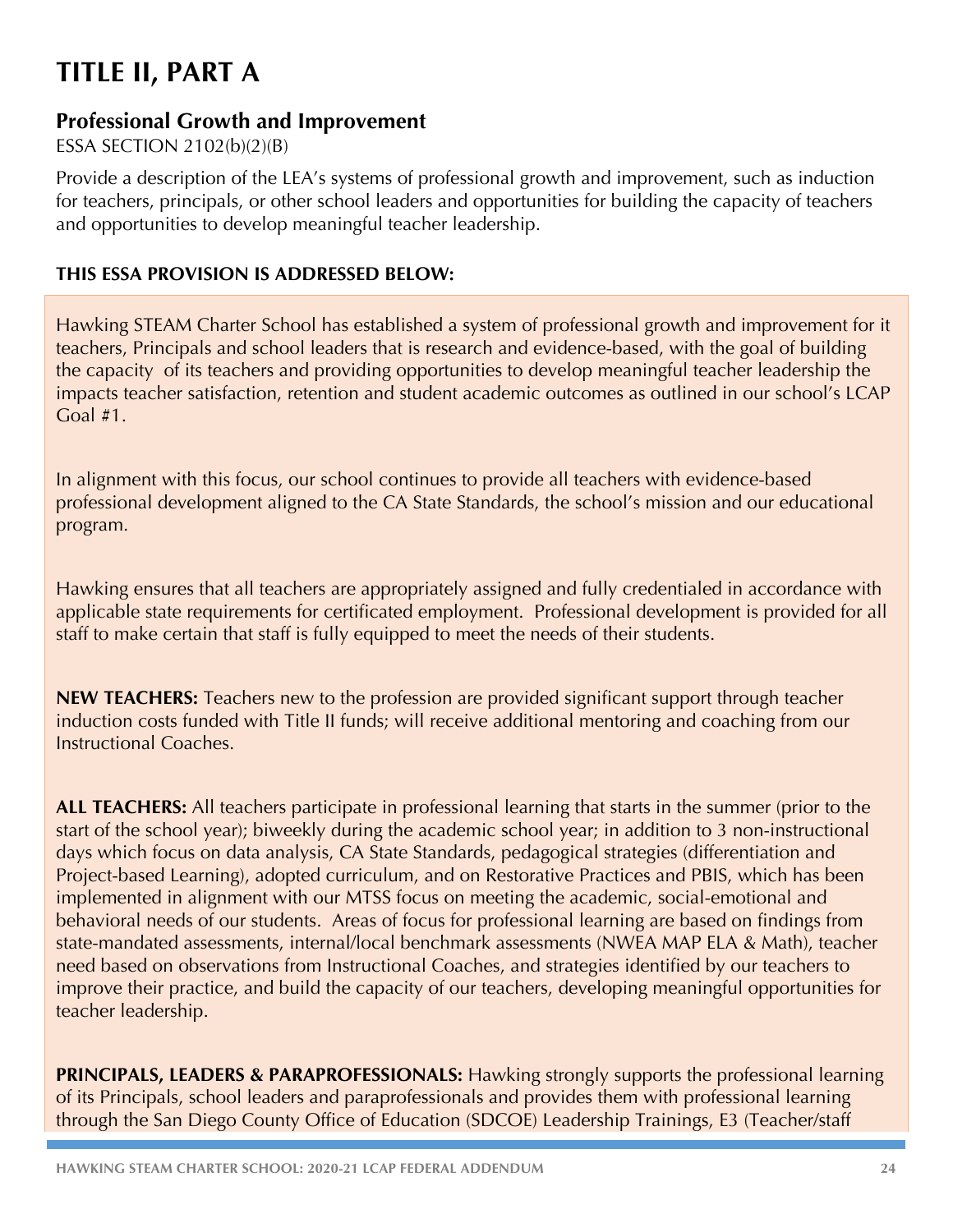evaluation) Training and SELPA Provider (El Dorado COE SELPA Leadership Academy). In addition, the Executive Director provides Leadership Coaching for both Principals. The Principals and School Leaders may also request to attend training, workshops, and/or conferences that support their professional learning.

Hawking STEAM Charter school has designed the following professional development for teachers and staff to ensure the delivery of high quality instruction via distance learning.

- 1 week of professional development June 2020 Distance learning thinking National Summer School Initiative training
- August 2020: Safety Protocols; Distance Learning Plan; Preparation, Guidelines for Home visits, setting up Google Learning Platform, and technology based applications for distance learning
- School culture and Character Building
- Professional Reading
- Understanding, assessing and certifying Time Value for assignments per SB98 (Credentialed teachers)

Additional professional learning will be added as necessary, in order to best meet the needs of teachers and students including for teachers on meeting the needs of SWD: modifications and accommodations.

Hawking teachers are participating in two 45 minute sessions weekly. This Intellectual Professional Development allows teachers to collaborate with a mentor teacher provided by Cadence Learning (formerly NSSI).

# **Prioritizing Funding**

ESSA SECTION 2102(b)(2)(C)

Provide a description of how the LEA will prioritize funds to schools served by the agency that are implementing comprehensive support and improvement activities and targeted support and improvement activities under Section 1111(d) and have the highest percentage of children counted under Section 1124(c).

### **THIS ESSA PROVISION IS ADDRESSED BELOW:**

Hawking is a single school charter and not identified for CSI/TSI so this provision does not apply.

In the future, if Hawking were to be identified for comprehensive support and improvement or targeted support and improvement, we would prioritize our Title II funds to provide professional development in support of strategies, identified through data and root cause analysis, which are focused on addressing the needs that triggered the identification. All stakeholders (teachers, administrators, classified staff, students and families would be involved in this improvement process through SSC/ELAC, staff meetings, and surveys. The implementation would be monitored and evaluated quarterly, as part of the continuous improvement process to determine the effectiveness or needed revisions. The focused activities and results would be included in the LCAP and communicated through the LCAP process to all stakeholders, including SSC/ELAC.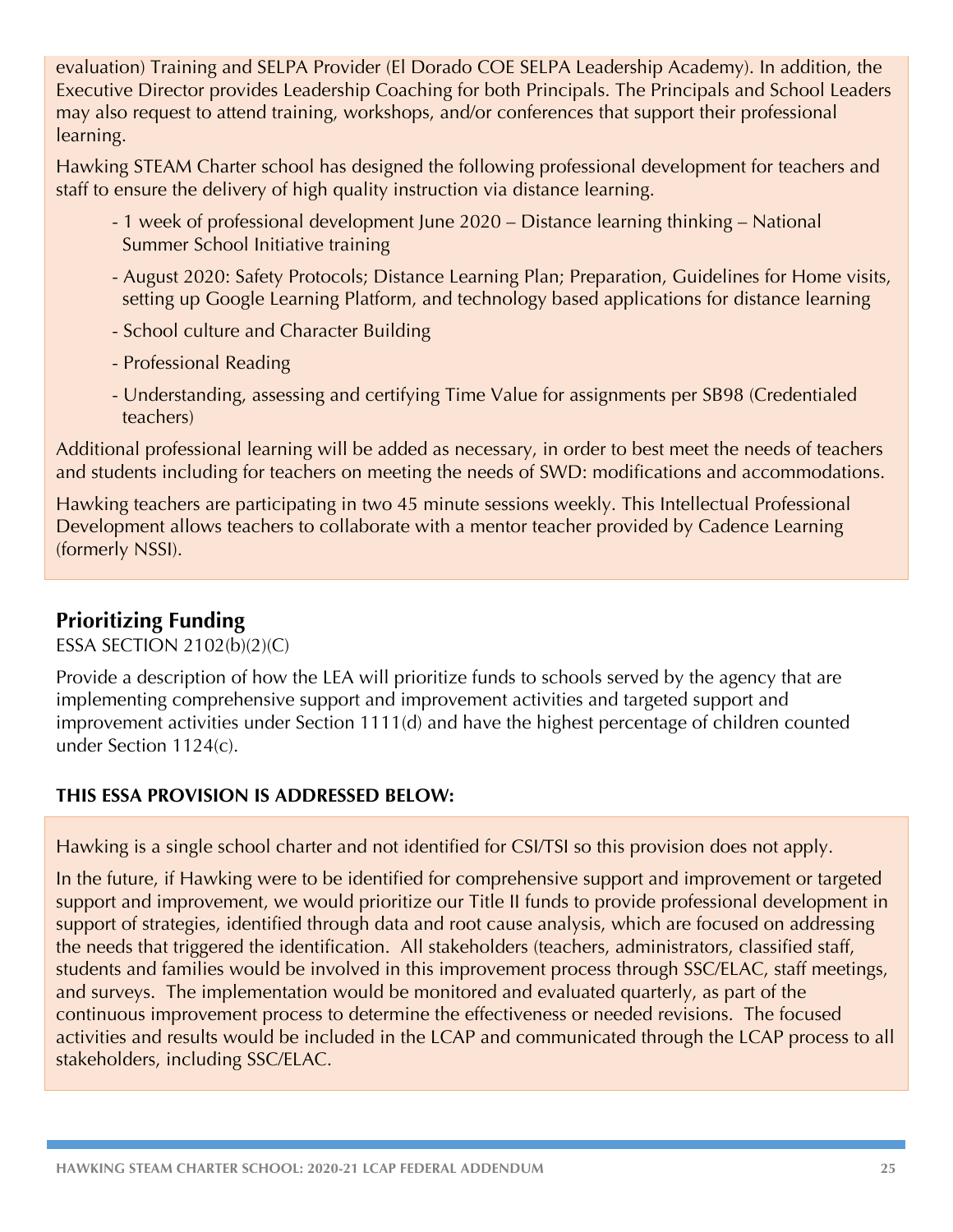### **Data and Ongoing Consultation to Support Continuous Improvement**

ESSA SECTION 2102(b)(2)(D)

Provide a description of how the LEA will use data and ongoing consultation described in Section 2102(b)(3) to continually update and improve activities supported under this part.

#### **THIS ESSA PROVISION IS ADDRESSED BELOW:**

Hawking STEAM Charter Schools professional development planning begins with an analysis of data of student performance and needs, CA Schools Dashboard, educators' capabilities and needs, progress in school initiatives, and data about the effectiveness of current professional development to determine their needs and priorities. Data analysis and need assessment is augmented by input from stakeholders and local/benchmark assessment data and surveys. Interim assessments used include NWEA MAP, and Achieve 3000, and writing assessments administered multiple times per year. Our focus is on student achievement for ALL students, and we use Dashboard data plus other disaggregated data to identify individual students and student groups not meeting expectations in English language arts, mathematics, socio-emotional development, behavior, attendance, and progression toward success in college and career. Conversations with teachers through PLCs and Grade Level Meetings, Leadership PLCs, and classroom observations help us identify areas in which professional development would help teachers meet student needs.

The success of Professional Learning is ultimately judged by the success of the students, so improvement in student outcomes will be one measure of the effectiveness of the Professional Learning activities. However, other qualitative measures, such as teacher feedback on both the PD sessions and the ability to implement the strategies taught in the classroom will also be considered. The qualitative measures will also include observations of the Professional Development itself, and of the implementation in the classroom, by the Hawking leadership team.

The Principals at each site conduct classroom observations at least on a bi-weekly basis structured on the 5 Dimensions of Teaching and Learning, an evidence-based framework developed by the University of Washington, Center for Educational Leadership .

The Leadership Team will review and revise the EL Master Plan to align with the ELPAC, ELD curriculum (Accelerated Language Development), in order to ensure that all ELs receive appropriate, adequate and targeted ELD designated and integrated instruction across all grade levels.

Anecdotal data, such as feedback from classroom visits by school administrators is also included in determining the impact of Professional Learning. The SPSA stakeholder engagement process (per section 70 of SB820) is combined with input from ELAC, as well as PD survey results to ensure all voices are heard.

To address the academic needs the school will *use Title II Funds to fund the following actions* as outlined in the school's 2020-21 SPSA:

- Teachers will participate in targeted feedback coaching by SDCOE Coach, Joe Frescatore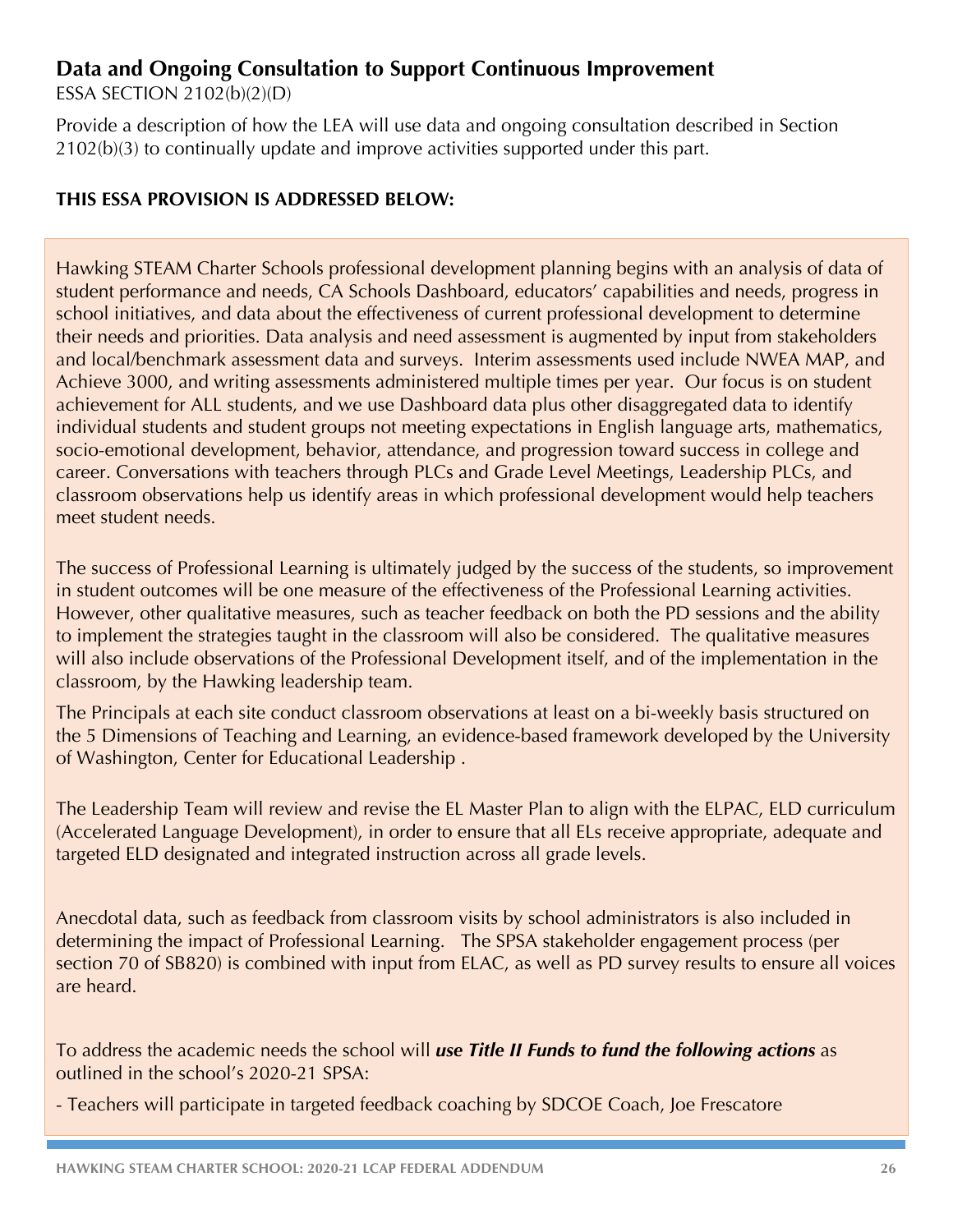- Provide Advancement Via Individual Determination *(AVID) Coaching* and training for all teachers. AVID is a college-readiness evidence-based program designed to help students develop the essential skills to be successful in college. AVID focuses on writing, critical thinking, teamwork, organizational and reading skills.

Teachers will participate in professional development that includes a suite of resources, and ongoing support where educators reevaluate their beliefs and expectations around student potential and learn and practice activities that transform classrooms and schools. Training covers all content areas and includes Culturally Relevant Teaching, Academic Language and Literacy and Digital Teaching and Learning

- Hawking STEAM Charter School will support teachers participating in *high quality educator induction programs* (BTSA Induction program), certification program aligned with challenging state academic standards) evidence-based and are designed to improve classroom instruction and student learning and achievement as well as increase the retention of effective teachers. (ESEA sections 2101(c)(4)(B)(vii)(III) and  $2103(b)(3)(B)(iv)$ 

Provide Administrators with support with a Tier 2 Administrative Credential: in order to recruit and retain school leaders; developing new school leader evidence-based mentoring, induction, and/or to improve the effectiveness of principals, who are "responsible for the daily instructional leadership and managerial operations in at the elementary school." (ESEA Section 8101(44)

- Remaining Title II funds will be transferred to Title I.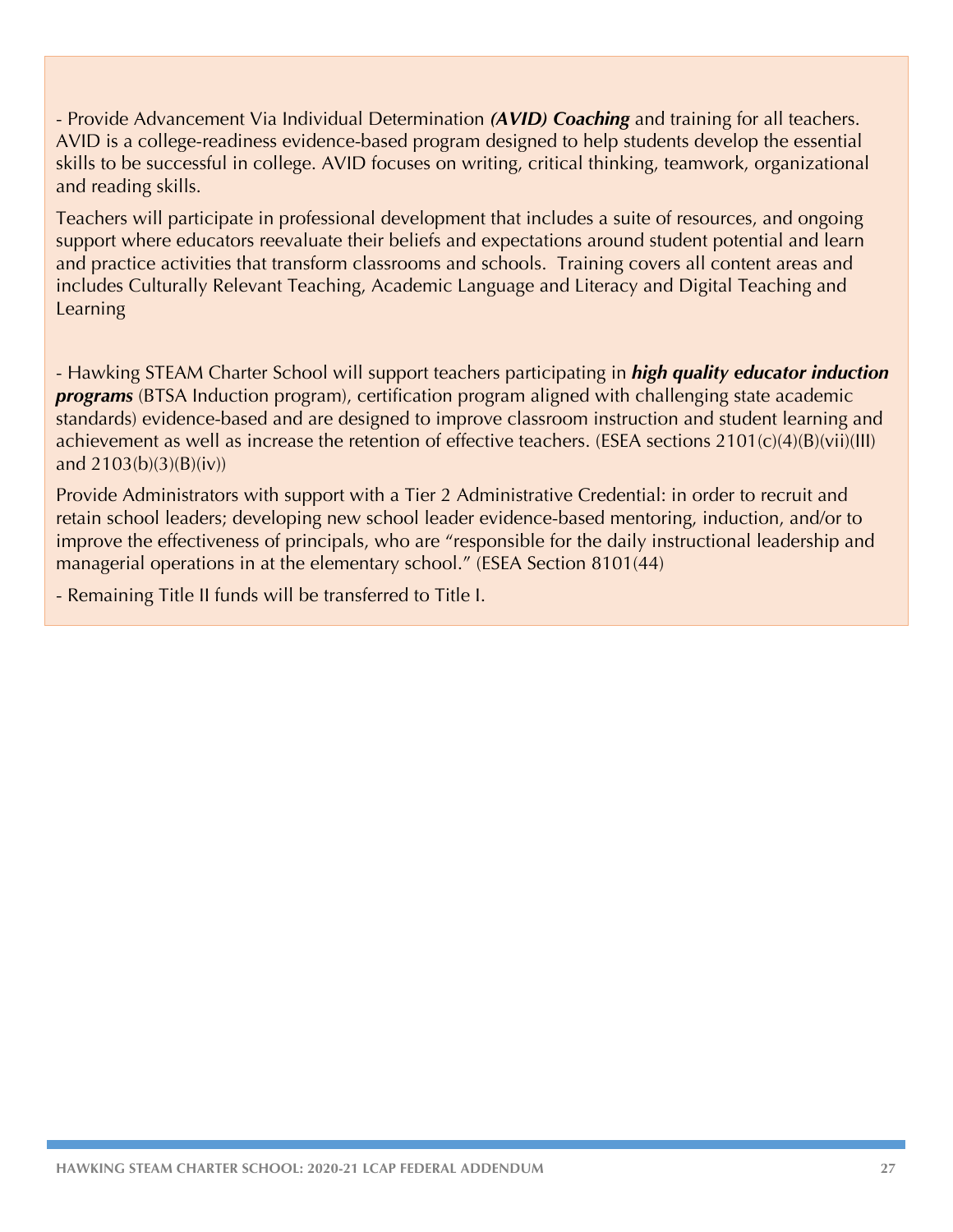# **TITLE III, PART A**

### **Title III Professional Development**

ESSA SECTION 3115(c)(2)

Describe how the eligible entity will provide effective professional development to classroom teachers, principals and other school leaders, administrators, and other school or community-based organizational personnel.

#### **THIS ESSA PROVISION IS ADDRESSED BELOW:**

Hawking STEAM Charter School did not apply for Title III Funds.

### **Enhanced Instructional Opportunities**

ESSA SECTIONS 3115(e)(1) and 3116

Describe how the eligible entity will provide enhanced instructional opportunities for immigrant children and youth.

#### **THIS ESSA PROVISION IS ADDRESSED BELOW:**

Hawking STEAM Charter School did not apply for Title III Funds.

### **Title III Programs and Activities**

ESSA SECTION 3116(b)(1)

Describe the effective programs and activities, including language instruction educational programs, proposed to be developed, implemented, and administered under the subgrant that will help English learners increase their English language proficiency and meet the challenging State academic standards.

#### **THIS ESSA PROVISION IS ADDRESSED BELOW:**

Hawking STEAM Charter School did not apply for Title III Funds.

### **English Proficiency and Academic Achievement**

ESSA SECTION 3116(b)(2)(A-B)

Describe how the eligible entity will ensure that elementary schools and secondary schools receiving funds under Subpart 1 assist English learners in: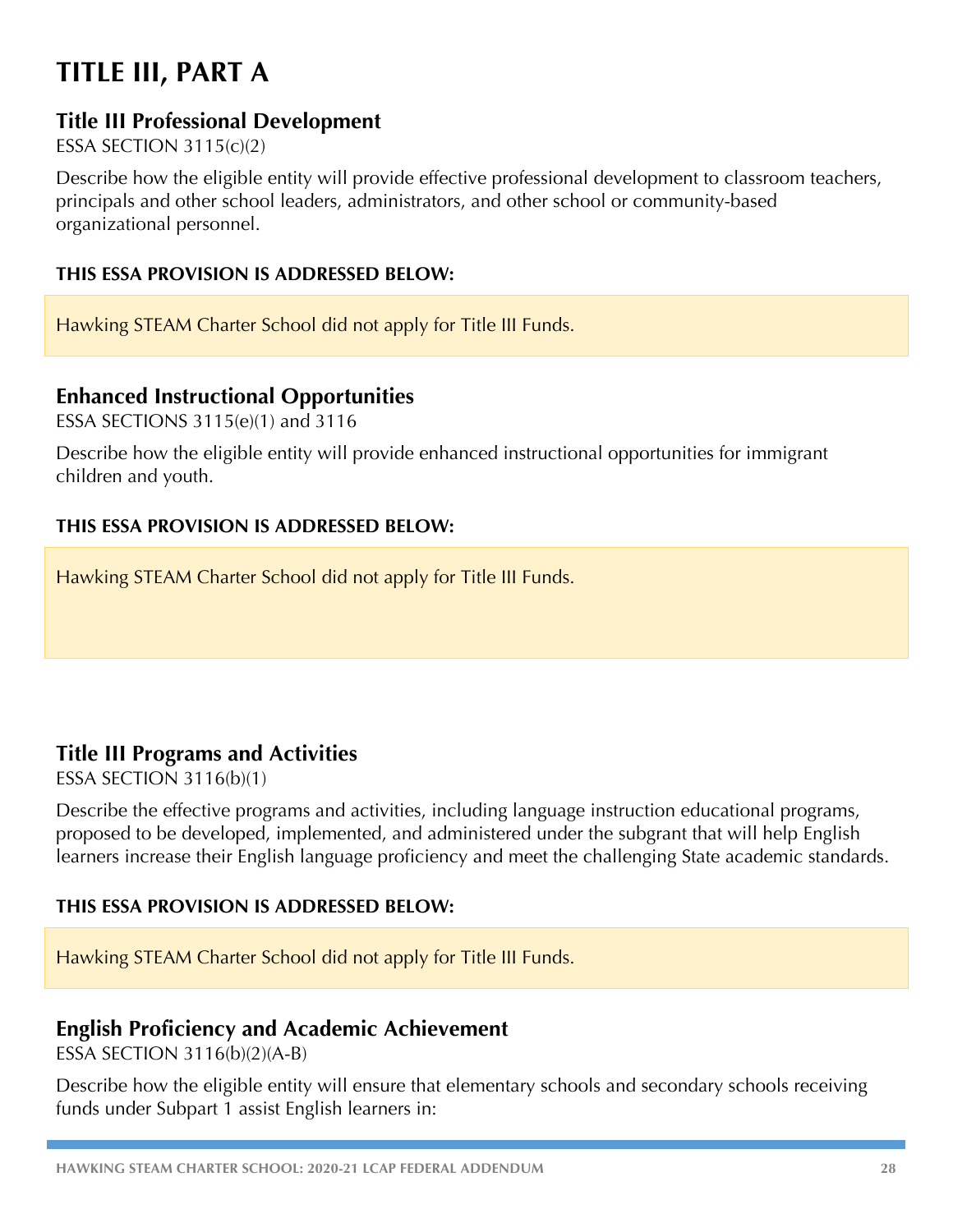- (A) achieving English proficiency based on the State's English language proficiency assessment under Section 1111(b)(2)(G), consistent with the State's long-term goals, as described in Section 1111(c)(4)(A)(ii); and
- (B) meeting the challenging State academic standards.

#### **THIS ESSA PROVISION IS ADDRESSED BELOW:**

Hawking STEAM Charter School did not apply for Title III Funds.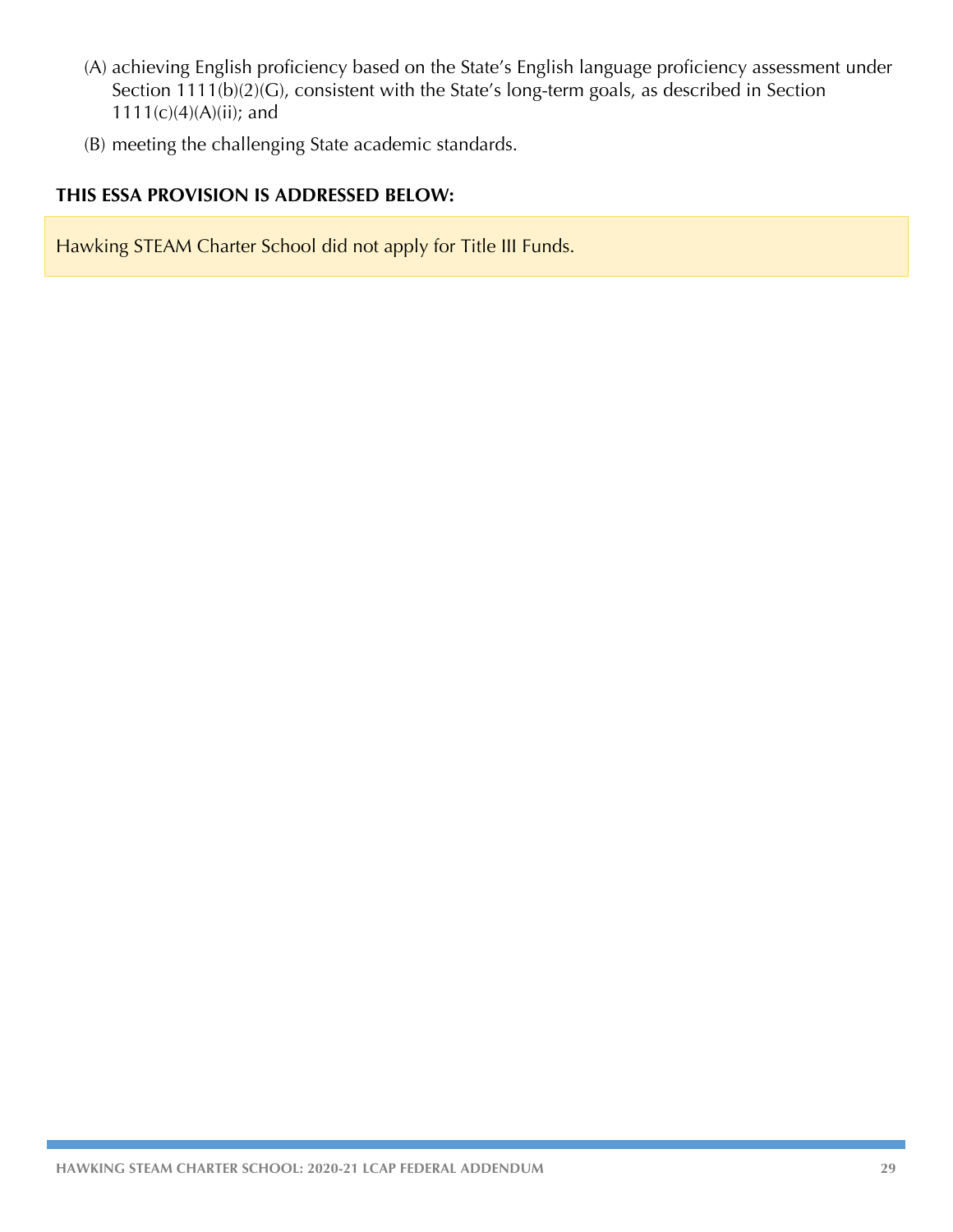# **TITLE IV, PART A**

### **Title IV, Part A Activities and Programs**

#### ESSA SECTION 4106(e)(1)

Describe the activities and programming that the LEA, or consortium of such agencies, will carry out under Subpart 1, including a description of:

- (A) any partnership with an institution of higher education, business, nonprofit organization, community-based organization, or other public or private entity with a demonstrated record of success in implementing activities under this subpart;
- (B) if applicable, how funds will be used for activities related to supporting well-rounded education under Section 4107;
- (C) if applicable, how funds will be used for activities related to supporting safe and healthy students under Section 4108;
- (D) if applicable, how funds will be used for activities related to supporting the effective use of technology in schools under Section 4109; and
- (E) the program objectives and intended outcomes for activities under Subpart 1, and how the LEA, or consortium of such agencies, will periodically evaluate the effectiveness of the activities carried out under this section based on such objectives and outcomes.

#### **THIS ESSA PROVISION IS ADDRESSED BELOW:**

Hawking STEAM Charter School plans to transfer Title IV funds to Title I.

Hawking STEAM Charter School receives \$10,000 in Title IV Allocations. Therefore, per CDE guidance - regarding the requirement of Section 4106(d) for a needs assessment - LEAs receiving a Student Support and Academic Achievement (SSAE) program allocation of less than \$30,000 are exempt from this requirement.

Hawking STEAM Charter School is a charter school and is not subject to equitable services for private school requirements.

If for some reason those funds are not transferred the school will use the funds in alignment with the Title IV regulations and with input from all stakeholder groups as part of the LCAP process. Programs will be monitored and evaluated regularly, based on academic, climate and survey data during the annual update process.

For the 2020-21 school year Hawking has used the Learning Continuity & Attendance Plan Stakeholder Engagement Process for the development of the school's SPSA per Section 70 of SB820.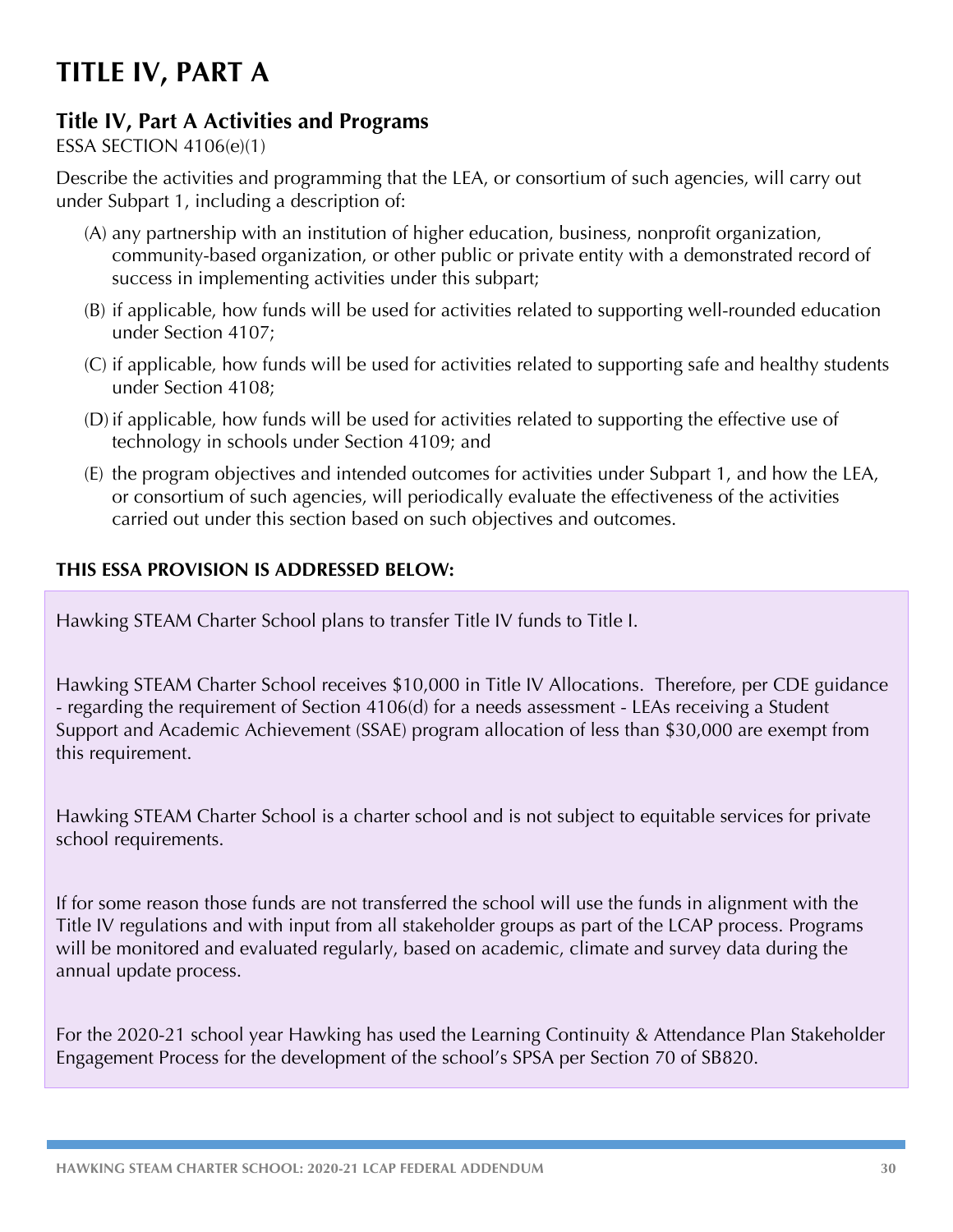Our charter has consulted with parents, community members/partners, students, teachers, administrators and other school personnel as part of our stakeholder engagement process. Special Education and English learner representatives were also included in the planning process.

In order to promote and elicit parent input in decision-making, Hawking held PAC and ELAC meetings during the school year, along with other family meetings, and obtained input/feedback on the school's LCAP Goals, Actions/Services, and Annual Measurable Outcomes. All parents (including Low Income, EL and Students with Disabilities) had numerous opportunities to engage in these discussions, as partners in their child's education. The engagement of parents is critical to the development of the LCAP and LCAP Federal Addendum, to the identification and analysis of needs, developing annual growth targets, the allocation of public school funds (state and federal), and in the reflection process of what worked and where further support is needed. The outcomes for activities funded through Title IV are included in the LCAP Annual Outcomes. Translation is provided for parent/community meetings, and information is sent home to parents in their preferred language, to the extent possible.

The process of evaluating the impact of current programs through the Annual Update, which informs revisions to the Goals, Actions, and Services, is effective and transparent. Programs will be monitored and evaluated regularly, based on academic, climate and survey data during the annual update process. The California School Dashboard, other state data such as the Physical Fitness Test, school surveys and stakeholder input will inform the annual update regarding the success of the programs to meet the desired outcomes, which are included in the LCAP.

Hawking STEAM Charter School is a public charter school currently serving grades TK-8 across two school sites in Chula Vista and South San Diego. At Hawking, stakeholders are actively involved in the LCAP process (annual update, and development of 2019-20) process and the use of Federal Funds. Annually, Hawking revises its Comprehensive Needs Assessment based on multiple types of data including demographics, LCAP Metrics, state-mandated assessments, local/benchmark assessments, CA School Dashboard, stakeholder survey results, feedback from teachers, in alignment with LCAP goals, its charter petition, and the school's mission and vision. Our stakeholders include the Administrative Leadership Team (Executive Director, Principals from each site, SPED Coordinator), Teachers, parents (including SSC, ELAC), students, and Board of Directors.

Hawking STEAM Charter School would prioritize the use of its Title IV funds to support:

**Well-Rounded Education** through our course offering of AVID, Spanish, Music, Visual Arts, Media (Robotics/Engineering), CTE, and Physical Education. The implementation of AVID's professional learning and curriculum promote student-centric problem solving, rather than teachers delivering answers with lectures. This student-centered approach ensures that the people doing the most talking learn the most. This engages students and creates content mastery through inquiry and collaboration. We anticipate this will improve student academic performance and engagement.

**For Safe and Healthy Students:** our school has recently implemented Second Step Social-Emotional Curriculum. The counselors at each school lead the school's SEL Program and provide small group